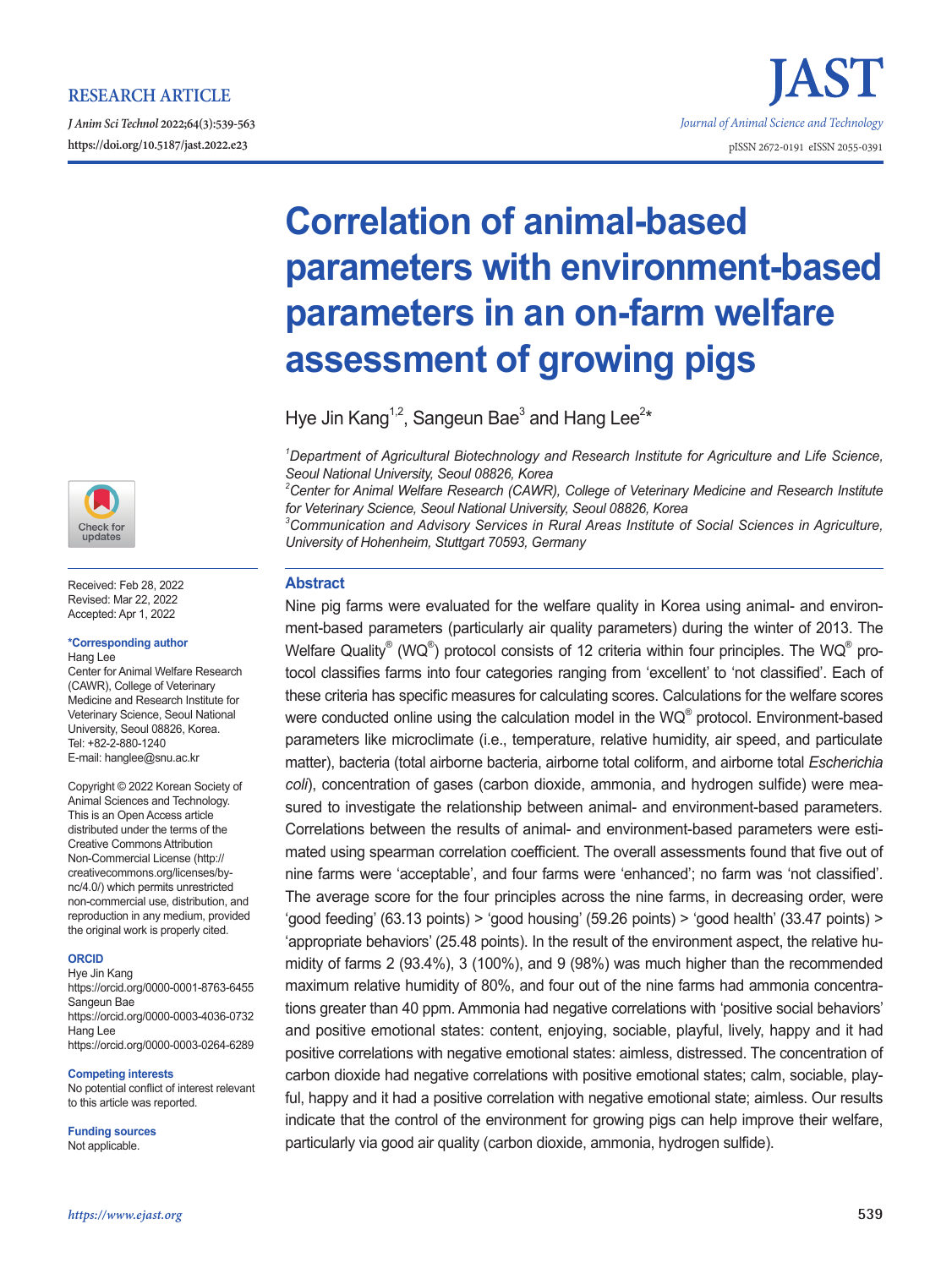#### **Acknowledgements**

The authors wish to thank Professor Hong Lim Choi and Myung Sun Chun for their advice on the current paper.

#### **Availability of data and material**

Upon reasonable request, the datasets of this study can be available from the corresponding author.

#### **Authors' contributions**

Conceptualization: Kang HJ, Bae S, Lee H. Data curation: Kang HJ, Bae S. Formal analysis: Kang HJ, Bae S. Methodology: Kang HJ. Validation: Kang HJ, Lee H. Investigation: Kang HJ, Lee H. Writing - original draft: Kang HJ. Writing - review & editing: Kang HJ, Bae S, Lee H.

**Ethics approval and consent to participate** This article does not require IRB/IACUC approval because there are no human and animal participants.

**Keywords:** Farm animal welfare, Growing pigs, Welfare Quality® , Animal-based parameters, Environment-based parameters, Air quality parameters

# **INTRODUCTION**

To ensure that initiatives to improve animal welfare are acknowledged by citizens and create fair trading conditions, a scientific evaluation of animal welfare is essential. Many scientists have conducted research to evaluate animal welfare scientifically and accurately. Animal welfare is multidimensional [1]; no single measure can be used to evaluate an animal's welfare directly, so multiple measures should be used for an overall welfare assessment. There are two main types of animal welfare measures: animal- and environment-based measures [2]. Although environmentbased parameters are easy and fast, they are limited in that they cannot fully represent an animal's welfare status. Nonetheless, the measurement of welfare problems based on environmental factors often serves as a good basis for solving farm animal welfare problems. Most of the Livestock Industry Act is based on environment-based parameters. On the other hand, animal-based measures assess the condition of the animal itself, using direct indicators of animal welfare [3]. Thus, animal-based parameters may overcome the limitations of indirect measures as they evaluate the actual welfare status of an animal on-farm [4]. However, recording animal-based parameters is difficult and requires considerable resources and time, and even if properly recorded, the results may be difficult to interpret; thus, they may not be suitable for the evaluation of animal welfare in practice [3]. Therefore, a combination of parameters, including both measurement types, can provide the most effective assessment of animal welfare [3].

The Welfare Quality® (WQ®) protocol is an animal-based, on-farm welfare assessment protocol designed for intensive farms. Developed in 2004 [5], it uses a multi-criteria approach based on four main principles of animal welfare: 'good feeding', 'good housing', 'good health', and 'appropriate behaviors'. During its development, the WQ® protocol for pigs mainly used direct observations, with all measurements selected from the literature, and the final monitoring protocol was tested on commercial pig farms. Moreover, all measures were evaluated in a pilot study for their independent validity, repeatability, and feasibility [6]. The WQ® protocol has been used in many studies worldwide, further confirming its validity, repeatability, and feasibility [7,8].

In Korea, although the economy and livestock industry have developed rapidly over the last few decades, public awareness of farm animal welfare has only recently begun. Animal welfare issues are receiving an increasing amount of public attention in Korea due to public campaigns by nongovernmental organizations. However, few studies have assessed the welfare of pigs in Korea. Research by Renggaman et al. [9] was only conducted on two pig farms in Korea, using animal-, resource-, and management-based parameters, which is insufficient to evaluate the greater, countrywide welfare status of pigs. Therefore, the welfare assessment of growing pigs using animal- and environment-based parameters is expected to provide valuable information on the status of pig welfare in Korea.

The farm environment is a complex dynamic system that is influenced by many factors affecting the health and welfare of the animals. In fact, this is the case for many intensively reared animals in traditional, conventional livestock system. Important measurement parameters include temperature, relative humidity, ventilation, concentration of gases, airborne bacteria, and particulate matter [10– 12]. Particulate matter, airborne bacteria, and gases are the most significant factors that affect pigs in the aerial environment of the pig house, and their impact depends on both animal management practices and the pig housing structure [13]. These environment-based parameters are considered as major factors influencing the welfare of pigs on commercial farms. There are many studies on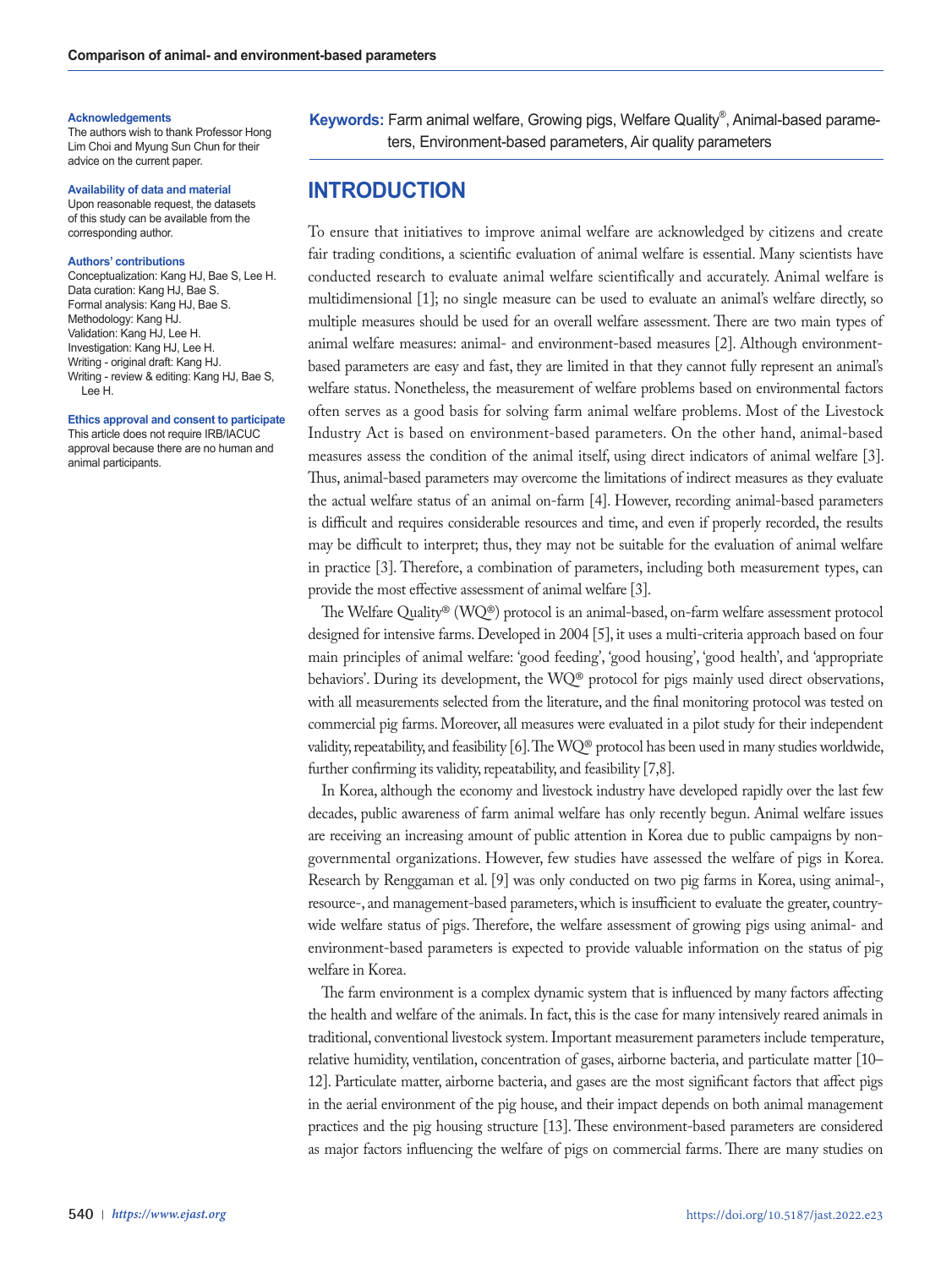the correlation between the results of animal-based parameters and environment-based parameters. In particular, the most important environmental determinants of pig welfare were space allowance and bedding material [14]. However, improving farm animal welfare mainly based on these two variables is difficult to achieve because most pig farms in intensive livestock production system use concrete or metal slatted floors that does not allow bedding materials to be used. Improving the space and bedding system also requires a considerable amount of financial and human recourses. Therefore, this study investigated the correlation between the results of animal- and environmentbased parameters, especially air quality parameters to find out if better air quality has significant positive effect on animal-based parameters. If there is significant positive correlation between the two parameters, it might be useful to improve farm animal welfare rather quickly because improving air quality requires comparably less amount of financial and human resource and time than improving space allowance and bedding material.

# **MATERIALS AND METHODS**

### **Study farms**

The measurements in the present study were carried out in accordance with accepted ethical standards and proper hygienic maintenance. This study assessed nine intensive growing pig farms situated in three South Korean provinces during the winter of 2013 (Fig. 1). These three provinces have the largest number of pig farms in Korea: Gyeonggi-do, Gyeongsangbuk-do, and Chungcheongnam-do. According to the 2013 census of pig farms in Korean [15], there were 2,602 pig farms with 1,000–5,000 pigs. The total number of pigs raised on these farms was 5,504,409, which corresponds to 56% of all pigs in Korea. Of the nine farms evaluated in this study, eight (88%) raised between 1,000 and 5,000 pigs, and one (11%) raised fewer than 1,000 pigs, implying that the farms included in this study were representative of typical pig farm sizes in Korea. Details of the pig farms are summarized in Table 1.

Pigs were kept in pens of  $10-150$  animals; the mean number of pigs per pen was  $43.3 \pm 42.9$ 



**Fig. 1. The location of pig farms assessed with Welfare Quality® protocol in Korea.**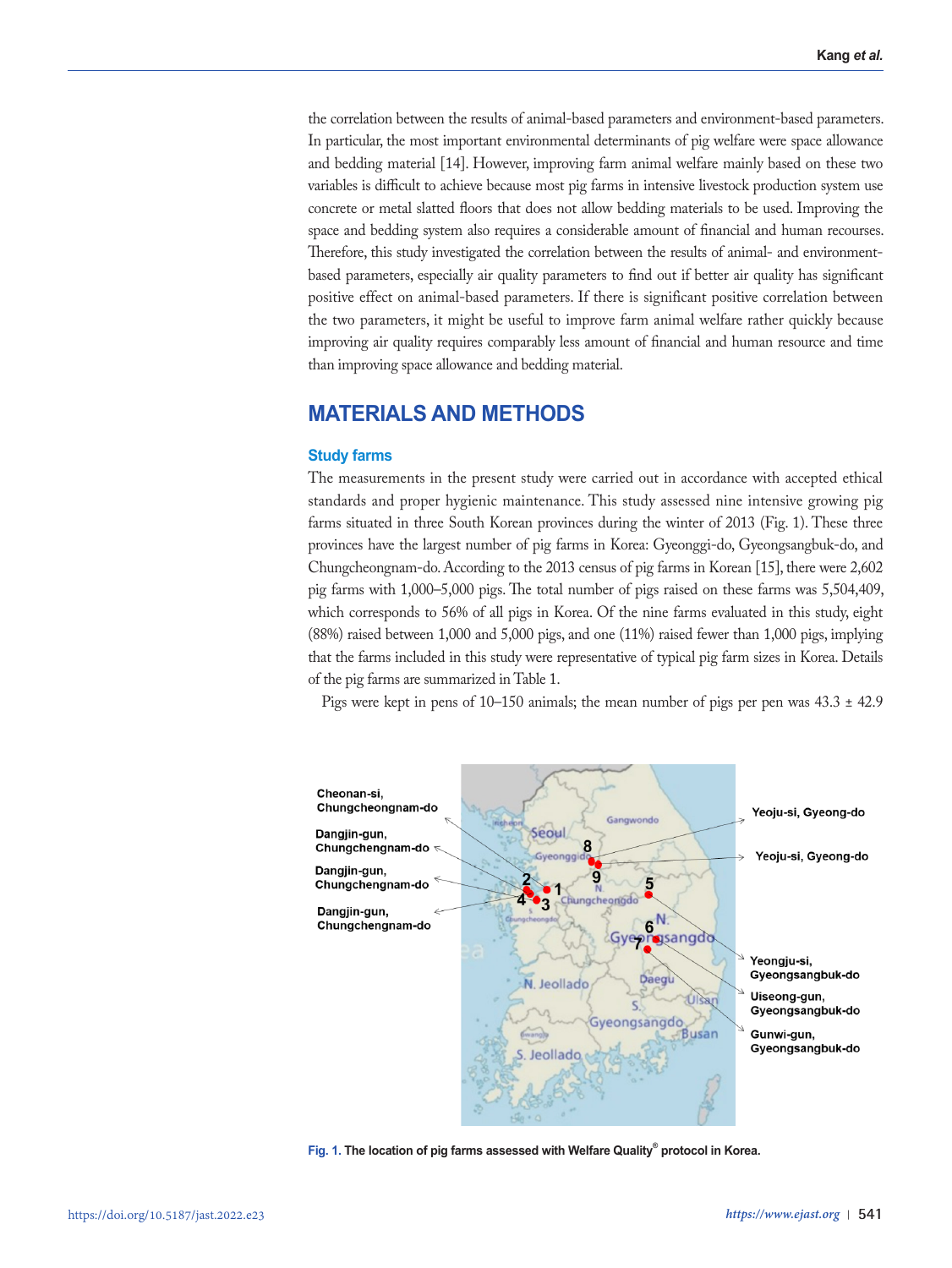| Farm           | <b>Floor type</b>                                | <b>Type</b>              | Number of<br>pigs in the<br>farm | Space allowance<br>$(m2)$ / pig | Space allowance<br>$(m2)$ / 100 kg | Number of<br>pigs / pen | Average<br>weight (kg) | Average<br>ages<br>(days) |
|----------------|--------------------------------------------------|--------------------------|----------------------------------|---------------------------------|------------------------------------|-------------------------|------------------------|---------------------------|
|                | Partly slatted concrete floors Breeder-fatteners |                          | 3.500                            | 0.8                             | 1.3                                | 18                      | 60                     | 81                        |
| 2              | Partly slatted concrete floors Breeder-fatteners |                          | 5.000                            | 0.4                             | 0.7                                | 150                     | 60                     | 80                        |
| 3              | Partly slatted concrete floors Breeder-fatteners |                          | 2.000                            | 0.4                             | 1.8                                | 13                      | 25                     | 42                        |
| $\overline{4}$ | Partly slatted concrete floors Fatteners         |                          | 450                              | 1.0                             | 2.1                                | 10                      | 45                     | 66                        |
| 5              | Fully slatted concrete floors Breeder-fatteners  |                          | 1.500                            | 1.1                             | 2.2                                | 30                      | 50                     | 70                        |
| 6              | Partly slatted concrete floors Breeder-fatteners |                          | 2.900                            | 0.7                             | 1.8                                | 40                      | 40                     | 62                        |
|                | Sawdust                                          | Fatteners                | 2.000                            | 1.8                             | 4.0                                | 30                      | 45                     | 63                        |
| 8              | Partly slatted concrete floors Breeder-fatteners |                          | 4.000                            | 0.4                             | 1.1                                | 40                      | 40                     | 60                        |
| 9              | Sawdust                                          | <b>Breeder-fatteners</b> | 2.000                            | 0.7                             | 1.5                                | 60                      | 45                     | 65                        |

**Table 1. The details of nine pig farms assessed in Korea**

pigs (30.1 ± 16.6 pigs when excluding the farm with 150 pigs). The average space allowance in the pen ranged from 0.7 to 4 m<sup>2</sup>/100 kg (mean ± SD = 1.82±0.95 m<sup>2</sup>/100 kg) or from 0.42 to 1.8 m<sup>2</sup>/ individual (mean  $\pm$  SD = 0.81  $\pm$  0.44 m<sup>2</sup>/individual). The age of the pigs within a single pen ranged from 42 to 81 days (mean  $\pm SD = 65.4 \pm 10.7$  days) and the body weight in a pen ranged from 25 to 60 kg (mean  $\pm$  SD = 45.56  $\pm$  19.97 kg). For six out of the nine farms, the space allowance was above  $0.45 \text{ m}^2$ ; this is above the Requirements for permission and registration of livestock industry in the Enforcement Decree of the Livestock Industry Act [16]. Four of nine pig farms had a mechanical ventilation system and five had a natural ventilation system. During the assessment, because of the cold weather, there were no fans operating in the pig houses with mechanical ventilation systems. The houses with natural ventilation systems were covered with thick, heavy curtains. Seven pig farms had slatted concrete floors without bedding materials (six farms were partially slatted and one farm was fully slatted) and two farms had sawdust floors. Prior access permissions were obtained from farm owners, and they allowed post-visit contact for questions regarding the farm operations.

### **Animal-based parameters**

The WQ® protocol was assessed by two observers. The two observers had identical training prior to the assessment to minimize any differences between observers. Observers obtained prior access permissions from farm owners. The two observers ensured that there was no previous contact with the pigs for at least 48 h prior to the assessment. The  $WQ^{\circledast}$  protocol [5] was used to evaluate the welfare status of the nine growing pig farms using animal-based parameters. The WQ® protocol consists of an assessment using 12 criteria within four main principles: 'good feeding', 'good housing', 'good health', and 'appropriate behaviors'. Each of these criteria has specific measures for calculating scores (Table 2). Table 3 describes the respective scoring scale and description of each measure used in the welfare assessment. The order of recorded measures, sample size, location, and time required are shown in Table 4.

### *Overall assessment*

After the animals were observed at six observation points per farm, an overall assessment was carried out at the farm level. Four criteria were combined into an overall assessment to indicate the level of welfare on the pig farms. Based on the final score, an overall assessment of the WQ® protocol can be made under four categories as follows: 'excellent' (80.1–100): the welfare of the animals is of the highest level; 'enhanced' (60.1–80): the welfare of the animals is good; 'acceptable' (20.1–60): the welfare of the animals is above or meets minimal requirements; and 'not classified'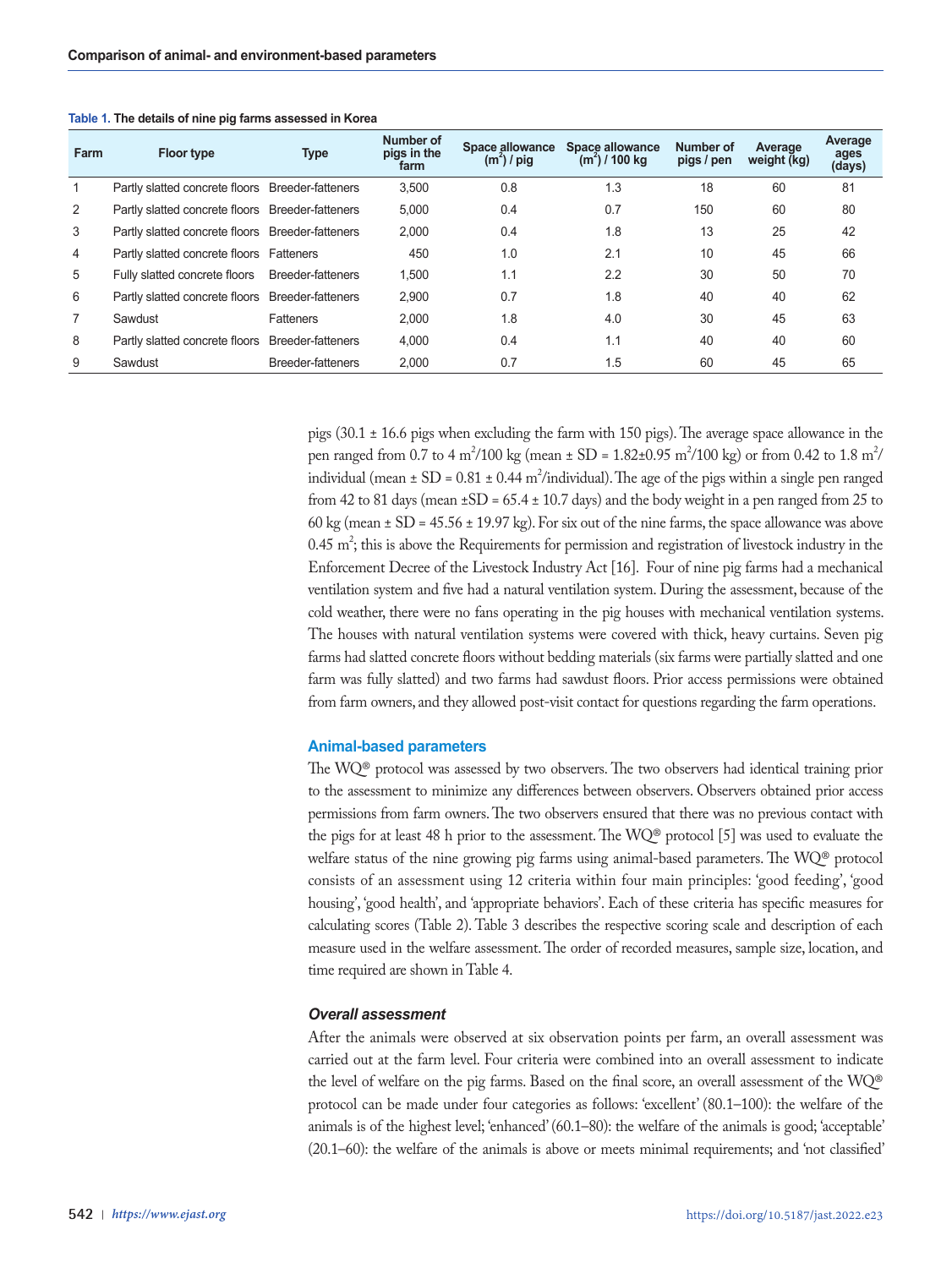| <b>Principle</b>      | <b>Criteria</b>                                                                                                                          | <b>Measures</b>                                                                                                                                                                                 |
|-----------------------|------------------------------------------------------------------------------------------------------------------------------------------|-------------------------------------------------------------------------------------------------------------------------------------------------------------------------------------------------|
| Good feeding          | 1 Absence of prolonged hunger<br>2 Absence of prolonged thirst                                                                           | Body condition score<br>Water supply                                                                                                                                                            |
| Good housing          | 3 Comfort around resting<br>4 Thermal comfort<br>5 Ease of movement                                                                      | Bursitis, absence of manure on the body<br>Shivering, panting, huddling<br>Space allowance                                                                                                      |
| Good health           | 6 Absence of injuries<br>7 Absence of disease<br>8 Absence of pain induced by management procedures                                      | Lameness, wounds on body, tail biting<br>Mortality, coughing, sneezing, pumping, twisted snouts, rectal<br>prolapse, scouring, skin condition, ruptures and hernias<br>Castration, tail docking |
| Appropriate behaviors | 9 Expression of social behaviors<br>10 Expression of other behaviors<br>11 Good human-animal relationship<br>12 Positive emotional state | Social behaviors<br>Exploratory<br>Fear of humans<br>Qualitative behaviors assessment (QBA)                                                                                                     |

### **Table 2. The principles and criteria of Welfare Quality® assessment protocols**

(0–20): the welfare of the animals is low and considered unacceptable.

### *Good feeding, good housing, and good health*

In this protocol, the welfare status of the pigs is assessed via direct observation, except for the criteria 'absence of prolonged thirst' and 'ease of movement'. Ten pens located evenly across the room were selected and assessed (Table 4). As much as possible, all rooms on the farm were assessed; the hospital pen was not assessed. The welfare parameters were scored for each individual pig at the pen level using a three-point scale: 0 for good welfare, 1 for compromised welfare, and 2 for poor welfare. For each parameter, the number of pigs that received a score of 1 or 2 was recorded. In some cases, the parameters were recorded using a binary scale: 0 for absent, 2 for present (Table 3). Pigs were individually scored for body condition, bursitis, manure on the body, lameness, wounds on the body, tail biting, pumping, twisted snouts, rectal prolapse, skin condition, ruptures, and hernias. Huddling, panting, shivering, coughing, and sneezing were observed from outside the pens; all other measures were assessed inside the pens to enable careful observation of the pig's bodies. Manure on the body, skin condition, bursitis, and wounds on the body were scored only on one side of each pig, as there are no significant differences in scores between the left and right sides of pigs [17].

### *Appropriate behaviors*

Two different measures were used for the assessment of 'appropriate behaviors': quantitative behavioral assessment and qualitative behavioral assessment (QBA). Quantitative behavior assessment includes social and exploratory behaviors and the human-animal relationship (HAR). Social and exploratory behaviors were assessed via scan sampling at three different observation points [17], with approximately 50–60 pigs observed at each observation point (Table 4). Before beginning the scan, the observer clapped to make all pigs stand up, then, after 5 min, started the scan from outside the pen. Each pen was observed five consecutive times with an interval of 2.5 min between scans [17]. The HAR was evaluated using the fear of human test [17], in which 10 randomly selected pens were assessed throughout the farm. Any pen with more than 60% of the pigs showing panic toward the human was recorded, where panic was defined as an animal facing away from the observer or huddling in the corner of the pen. QBA uses descriptive terms with an expressive connotation to reflect animals' experiences of a situation [18]. A rating scale was used to score pigs at the group level at six observation points per farm, based on 20 different terms: active, relaxed, fearful, agitated, calm, content, tense, enjoying, frustrated, sociable, bored, playful, positively occupied, listless, lively, indifferent, irritable, aimless, happy, and distressed.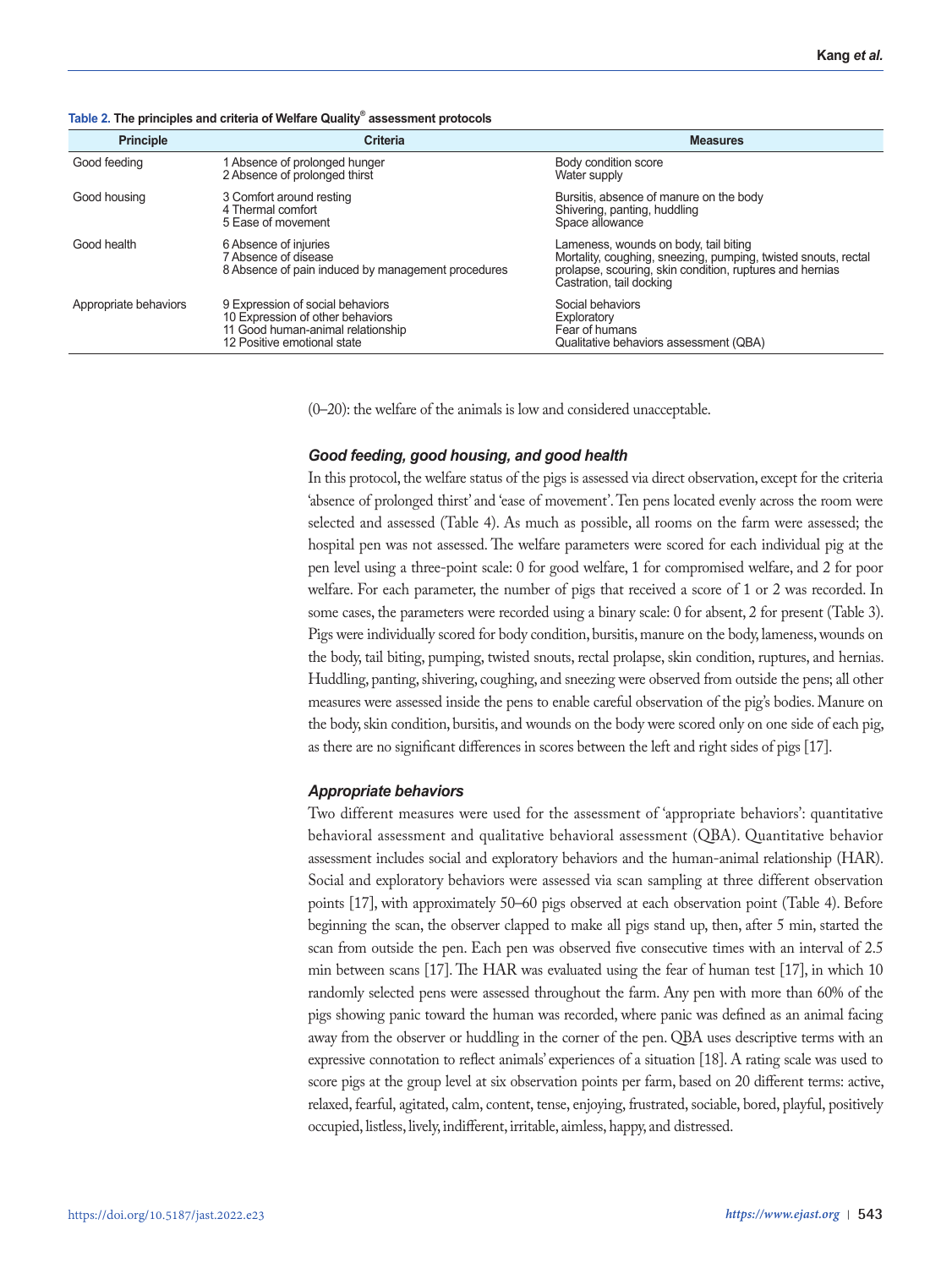| Table 3. Measures with their respective scoring scale and description used in the welfare assessment [5] |  |
|----------------------------------------------------------------------------------------------------------|--|
|----------------------------------------------------------------------------------------------------------|--|

| <b>Measures</b>                            | <b>Score</b>    | <b>Description</b>                                                                                                                                                                                     |
|--------------------------------------------|-----------------|--------------------------------------------------------------------------------------------------------------------------------------------------------------------------------------------------------|
| Body condition                             | 0               | Animal with a good body condition                                                                                                                                                                      |
|                                            | 2               | Poor body condition: Animal with visible spine, hip and pin bones                                                                                                                                      |
| Water supply                               | 0               | Number of drinking places are enough/ Function correctly and clean                                                                                                                                     |
|                                            | $\overline{2}$  | Number of drinking places are not enough/ Do not function properly / dirty                                                                                                                             |
| <b>Bursitis</b>                            | 0               | No evidence of bursa / swelling                                                                                                                                                                        |
|                                            | 1               | Moderate bursitis: One or several small bursae (1.5-2.0 cm) on the same leg or one large bursa (3.0-5.0 cm)                                                                                            |
|                                            | $\overline{2}$  | Severe bursitis: Several large bursae on the same leg, or extremely large bursa (5.0-7.0 cm) or any bursas that are eroded                                                                             |
| Manure on the body                         | 0               | Less than 20% of one side of the body is soiled                                                                                                                                                        |
|                                            | 1               | Moderately soiled body: More than 20% but less than 50% of one side of the body surface is soiled with faeces                                                                                          |
|                                            | $\overline{2}$  | Severely soiled body: Over 50% of one side of the body surface is soiled with faeces                                                                                                                   |
| Shivering                                  | 0               | No vibration of any body part                                                                                                                                                                          |
|                                            | 2               | Slow and irregular vibration of any body part, or the body as a whole                                                                                                                                  |
| Panting                                    | 0               | Normal breathing.                                                                                                                                                                                      |
|                                            | $\overline{2}$  | Rapid breath in short gasps                                                                                                                                                                            |
| Huddling                                   | 0               | Pig lying with less than half of its body lying on top of another pig                                                                                                                                  |
|                                            | 2               | Pigs lying with more than half of its body lying on top of another pig                                                                                                                                 |
| Space allowance                            |                 | Space allowance expresses in $m^2/100$ kg animal                                                                                                                                                       |
| Lameness                                   | 0               | Normal gait or slight difficulty but using all 4 legs; swagger of caudal body while walking; shortened stride                                                                                          |
|                                            | 1               | Severely lame, minimum weight-bearing on the affected limb                                                                                                                                             |
|                                            | 2               | No weight-bearing on the affected limb, or not able to walk                                                                                                                                            |
| Wounds on body                             | 0               | If all regions of the animal's body have up to 9 lesoins in one side of the body                                                                                                                       |
|                                            | 2               | Severely wounded: when more than 10 lesions are observed on at least two zones of one side of the body or if any zone                                                                                  |
|                                            |                 | has more than 15 lesions                                                                                                                                                                               |
| Tail biting                                | 0               | No evidence of tail biting or superficial biting along the length of the tail, but no fresh blood or any swelling missing and<br>presence of scabs                                                     |
|                                            | 2               | Bleeding tail and / or swollen infected tail lesion and / or part of tail tissue                                                                                                                       |
| Mortality                                  | %               | Percentage mortality during the previous 12 months                                                                                                                                                     |
| Coughing                                   |                 | Average frequency of coughing per animal per 5 minutes                                                                                                                                                 |
| Sneezing                                   |                 | Average frequency of sneezing per animal per 5 minutes                                                                                                                                                 |
| Pumping                                    | 0               | No evidence of laboured breathing                                                                                                                                                                      |
|                                            | $\overline{2}$  | Evidence of laboured breathing                                                                                                                                                                         |
| <b>Twisted snouts</b>                      | 0               | No evidence of twisted snouts                                                                                                                                                                          |
|                                            | 2               | Evidence of twisted snouts                                                                                                                                                                             |
| Rectal prolapse                            | 0               | No evidence of rectal prolapse                                                                                                                                                                         |
|                                            | $\overline{2}$  | Evidence of rectal prolapse                                                                                                                                                                            |
| Scouring                                   | 0               | No liquid manure visible in the pen                                                                                                                                                                    |
|                                            | 1               | Areas in the pen with some liquid manure visible                                                                                                                                                       |
|                                            | $\overline{2}$  | All faeces visible inside the pen is liquid manure                                                                                                                                                     |
| Skin condition                             | 0               | No evidence of skin inflammation or discoloration                                                                                                                                                      |
|                                            | 1               | Localized skin condition: More than zero, but less than 10% of the skin is inflamed, discoloured or spotted                                                                                            |
|                                            | 2               | Widespread skin conditoin: More than 10% of the skin has an abnormal colour or texture                                                                                                                 |
| Ruptures and hernias                       | 0               | No hernias / ruptures                                                                                                                                                                                  |
|                                            | 1               | Hernias or ruptures present, but the affected area not bleeding, not touching the floor and not affecting locomotion                                                                                   |
|                                            | 2               | Bleeding lesions, hernias / ruptures and they are touching the floor                                                                                                                                   |
| Castration                                 | 0               | No castration done                                                                                                                                                                                     |
|                                            | 1               | Castration with use of anesthetics                                                                                                                                                                     |
|                                            | 2               | Castration without use of anesthetics                                                                                                                                                                  |
| Tail docking                               | 0               | No tail docking done                                                                                                                                                                                   |
|                                            | 1               | Tail docking with use of anesthetics                                                                                                                                                                   |
|                                            | 2               | Tail docking without use of anesthetics                                                                                                                                                                |
| Hernias                                    | 0               | 0 No hernia/rupture                                                                                                                                                                                    |
|                                            | 2               | 2 Hernias/ruptures with bleeding lesion or touching the floor                                                                                                                                          |
| Social behaviors                           | $\%$            | Negative social behavior: Aggressive behavior, including biting or any social behavior with a response from the disturbed animal                                                                       |
|                                            | %               | Positive social behavior: Sniffing, nosing, licking and moving gently away from the animal without an aggressive or flight<br>reaction from this individual                                            |
| Explorative behavior                       | %               | Sniffing, nosing, licking all features of the pen or paddock. Exploration towards straw or other suitable enrichment material.                                                                         |
| Fear of human                              | 0               | No panic response to human presence                                                                                                                                                                    |
|                                            | 2               | Panic response: More than 60% of the animals fleeing, facing away from the observer or huddled in the corner of the pen                                                                                |
| Qualitative behavioral<br>assessment (QBA) | Rating<br>scale | Active, relaxed, fearful, agitated, calm, content, tense, enjoying, frustrated, sociable, bored, playful, positively occupied,<br>listless, lively, indifferent, irritable, aimless, happy, distressed |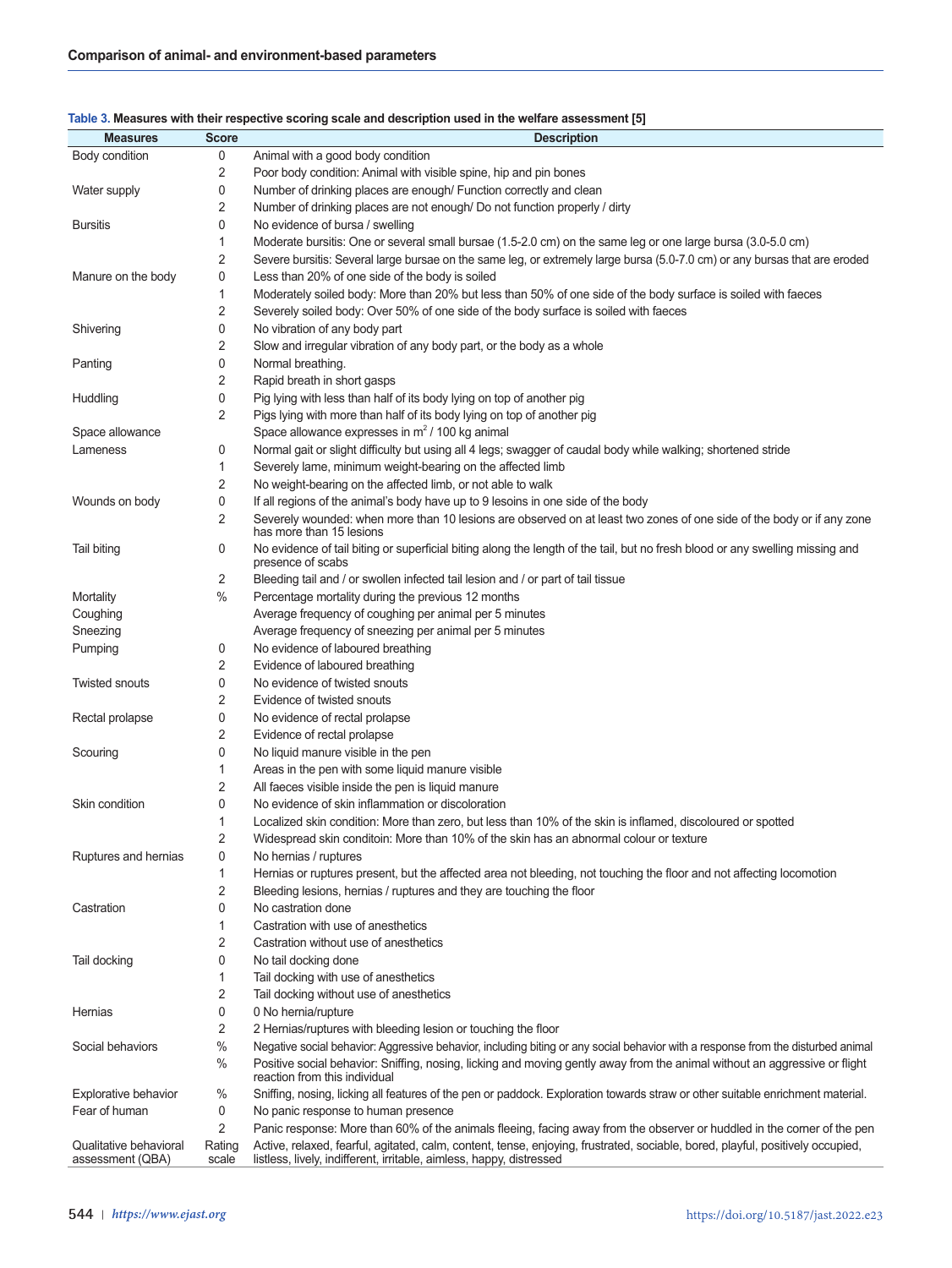**Table 4. Order of recorded measures, sample size, place and time required**

| <b>Information collected</b>          | Sample size                                                                                                            | <b>Place</b>        | Time required (min) |
|---------------------------------------|------------------------------------------------------------------------------------------------------------------------|---------------------|---------------------|
| Management-based measures             |                                                                                                                        | Animal unit manager | 10                  |
| Qualitative behavior assessment (QBA) | 2 to 8 Points of observation                                                                                           | PENS <sub>C</sub>   | 20                  |
| Coughing                              | 6 Points of observation: minimum 2 pens                                                                                | PENS A or B         | 15                  |
| Sneezing                              |                                                                                                                        |                     |                     |
| Social behavior                       | 3 Points of observation                                                                                                | <b>PENSA</b>        | 30                  |
| <b>Exploratory behavior</b>           | 50-60 animals/point                                                                                                    |                     |                     |
| Outside the pen:                      | 150 pigs from 10 different pens/groups                                                                                 | <b>PENS B</b>       | 60                  |
| Huddling                              | (15 pigs per pen/group).<br>When > 15 animals per pen/group, 15 animals per pen/group                                  |                     |                     |
| Shivering                             | will be randomly chosen and marked<br>before assessment.                                                               |                     |                     |
| Panting                               | If there are less than 10 pens/groups, the number of pigs<br>inspected inside each pen/group should be increased until |                     |                     |
| Inside the pen:                       | reaching a total of 150 animals                                                                                        |                     |                     |
| Fear of humans                        |                                                                                                                        |                     |                     |
| Body condition                        |                                                                                                                        |                     |                     |
| <b>Bursitis</b>                       |                                                                                                                        |                     |                     |
| Absence of manure on the body         |                                                                                                                        |                     |                     |
| Wound on the body                     |                                                                                                                        |                     |                     |
| Tail biting                           |                                                                                                                        |                     |                     |
| Lameness                              |                                                                                                                        |                     |                     |
| Pumping                               |                                                                                                                        |                     |                     |
| <b>Twisted snouts</b>                 |                                                                                                                        |                     |                     |
| Rectal prolapse                       |                                                                                                                        |                     |                     |
| Scouring                              |                                                                                                                        |                     |                     |
| Skin condition                        |                                                                                                                        |                     |                     |
| Ruptures and hernias                  |                                                                                                                        |                     |                     |
| Water supply                          |                                                                                                                        |                     |                     |
| Space allowance                       |                                                                                                                        |                     |                     |
| Data from Welfare Quality [5].        |                                                                                                                        |                     |                     |

# **Environment-based parameters**

### *Microclimate*

All measurements were conducted in triplicate. Temperature, relative humidity, and air speed were measured at nine points inside the pig house at 60 cm above the floor (Fig. 2), which corresponds to the nose height of growing pigs [19]. Air temperature and relative humidity were measured with a hygrothermograph (SK-110TRH, SATO, Tokyo, Japan) and air speed was measured with an anemometer (model 6112, KANOMAX, Osaka, Japan).

# *Particulate matter concentrations*

Particulate matter concentrations were measured at three points along the aisles (Fig. 2), as it would be difficult to keep the instrument (aerosol mass monitor, GT-331, SIBATA, Saitama, Japan) safe from the pigs if it were inside the pen. The mass concentrations of  $PM_{10}$  (PM average aerodynamic diameter #10 mm),  $PM_{7.5}$  (PM mean aerodynamic diameter #7.5 mm),  $PM_{2.5}$  (PM mean aerodynamic diameter #2.5 mm), PM<sub>1</sub> (PM mean aerodynamic diameter #1 mm), and total suspended particulate matters (TSP) were obtained simultaneously.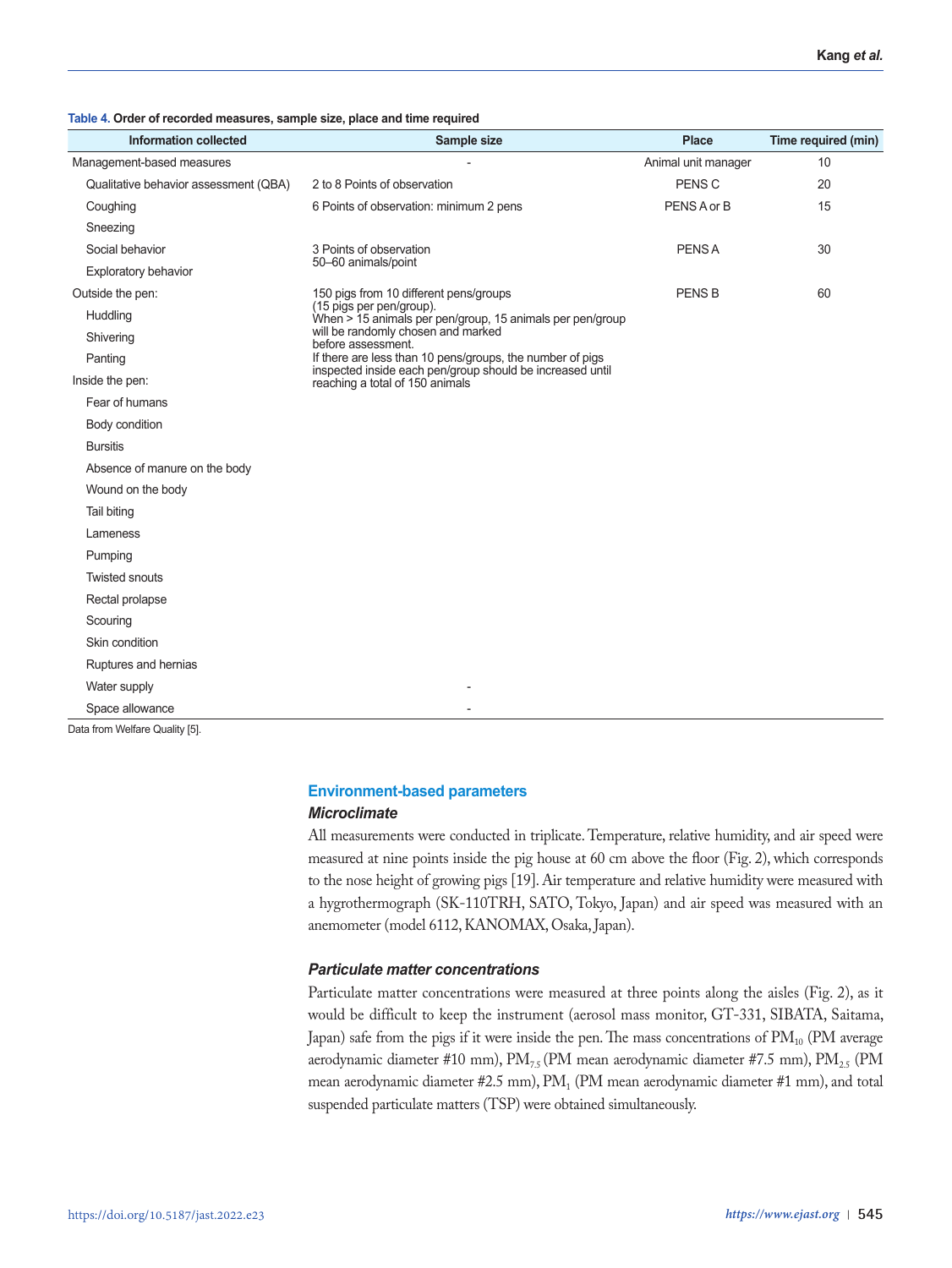

**Fig. 2. Sampling points for the environmental parameters.** Օ, sampling points for temperature, relative humidity, and air speed; X, sampling points for concentration of particulate matter, airborne bacterial, and gases  $(CO_2, NH_3, H_2S)$ .

# *Airborne bacteria*

Airborne bacterial counts were measured at three points along the aisles (Fig. 2) using the settle plate method; this is a direct method for assessing the likely number of microorganisms depositing onto a product or surface in a given time. The method is based on the fact that, in the absence of any kind of influence, airborne microorganisms, typically attached to larger particles, will deposit onto open culture plates. Tryptic soy agar (Merck, Darmstadt, Germany) was used for enumeration of total airborne bacteria, and Chromocult Coliformen agar (Merck) was used for airborne total coliforms and airborne total *Escherichia coli*. After sampling, the plates were incubated at 37℃ for 48 h, and the colonies were counted and calculated as colony-forming units.

### *Concentrations of carbon dioxide, ammonia, and hydrogen sulfide*

Concentrations of carbon dioxide, ammonia, and hydrogen sulfide were measured using a gas detection device (Model 801, Gastec, Kanagawa, Japan). A Gastec was used because it is simple to handle and requires only a short time to measure several types of gases. Gases from the growing pig houses were measured at three points along the aisle (Fig. 2). Concentrations were expressed in ppm.

### **Statistical analysis**

Calculations for the welfare scores were conducted online using the calculation model in the WQ® protocol [5]. The final score of each criterion ranged from 0 to 100. Farms were classified according to four categories based on the final score in each criterion. The statistical evaluation was carried out using SPSS. 25 (SPSS, Chicago, IL, USA). Correlations between the results of animaland environment-based parameters were estimated using spearman correlation coefficient with significance level of 0.05.

# **RESULTS**

# **Animal-based parameters**

The results of the WQ® protocol are summarized in Table 5. Although none of the farms were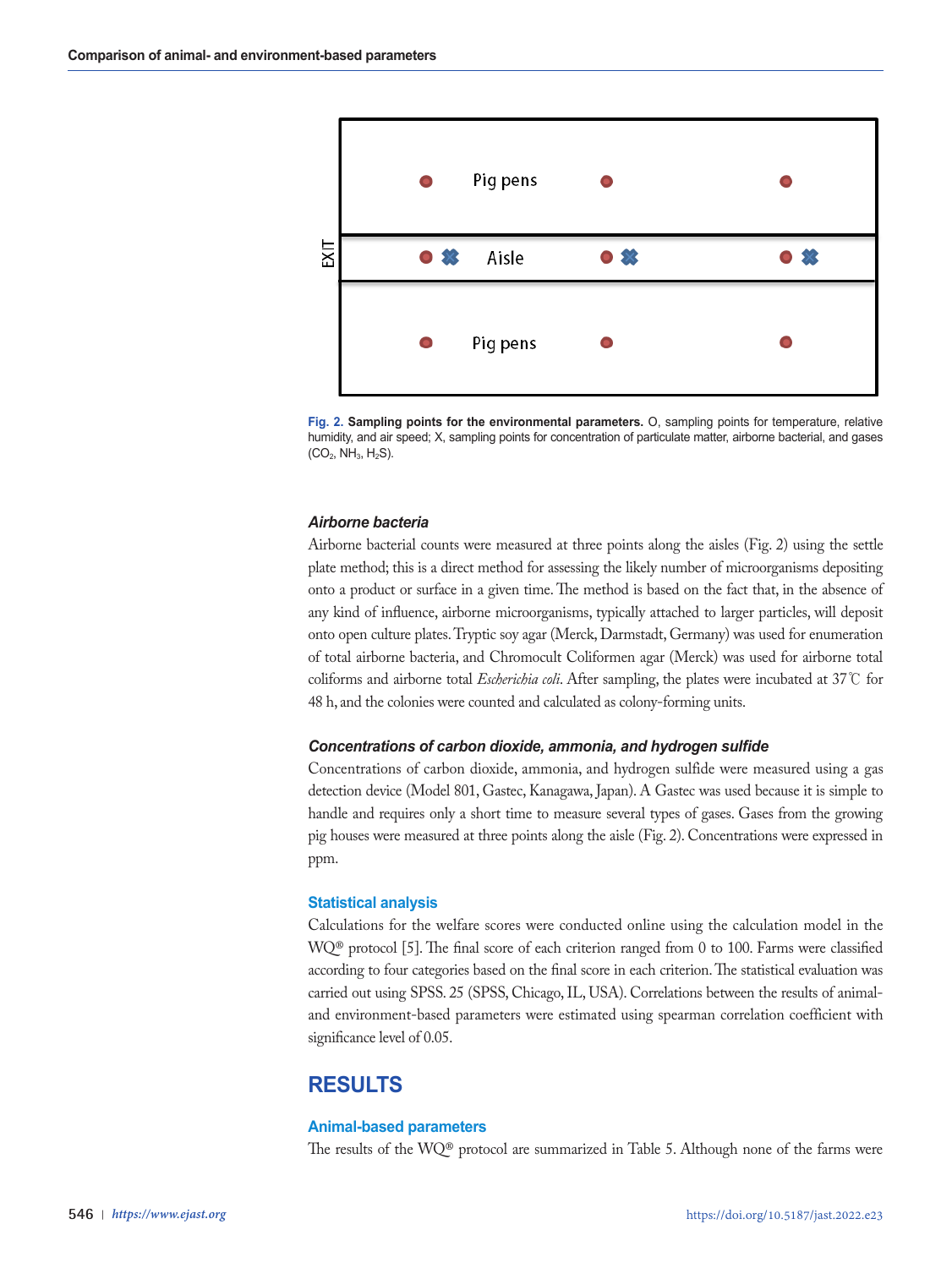**Table 5. The result of the Welfare Quality® protocol at the level of overall assessment, principle and criterion on 9 pig farms**

|                                                     |              | $\overline{2}$ |       |       |       |       | $\overline{7}$ |       | 9      |             |           |
|-----------------------------------------------------|--------------|----------------|-------|-------|-------|-------|----------------|-------|--------|-------------|-----------|
| Indicator                                           | $\mathbf{1}$ |                | 3     | 4     | 5     | 6     |                | 8     |        | <b>Mean</b> | <b>SD</b> |
| <b>Overall Assessment</b>                           | A            | A              | A     | E     | Ε     | E     | A              | A     | E      |             |           |
| Good feeding                                        | 57.3         | 42.5           | 100.0 | 56.8  | 82.4  | 57.3  | 57.3           | 57.3  | 57.3   | 63.1        | 17.2      |
| Absence of prolonged hunger                         | 100.0        | 100.0          | 100.0 | 90.0  | 75.5  | 100.0 | 100.0          | 100.0 | 100.0  | 96.2        | 8.4       |
| Absence of prolonged thirst                         | 55.0         | 40.0           | 100.0 | 55.0  | 100.0 | 55.0  | 55.0           | 55.0  | 55.0   | 63.3        | 21.4      |
| Good housing                                        | 22.4         | 73.9           | 36.7  | 81.3  | 82.7  | 65.3  | 42.7           | 47.1  | 81.2   | 59.3        | 22.5      |
| Comfort around resting                              | 16.1         | 69.8           | 24.1  | 76.1  | 80.5  | 57.2  | 28.3           | 40.5  | 84.8   | 53.0        | 26.4      |
| Thermal comfort                                     | 26.0         | 100.0          | 100.0 | 46.0  | 100.0 | 100.0 | 26.0           | 100.0 | 100.0  | 77.6        | 34.2      |
| Ease of movement                                    | 41.5         | 86.0           | 74.2  | 96.8  | 88.9  | 89.6  | 86.1           | 66.9  | 80.0   | 78.9        | 16.6      |
| Good health                                         | 22.5         | 31.9           | 24.8  | 35.4  | 32.2  | 54.2  | 25.6           | 38.5  | 36.1   | 33.5        | 9.5       |
| Absence of injuries                                 | 70.2         | 93.4           | 73    | 89.7  | 100   | 62.8  | 93.9           | 100.0 | 96.4   | 86.6        | 14.1      |
| Absence of disease                                  | 52.3         | 84.0           | 60.6  | 100.0 | 84    | 74.1  | 60.6           | 100.0 | 100.0  | 79.5        | 18.7      |
| Absence of pain induced by<br>management procedures | 8.0          | 8.0            | 8.0   | 8.0   | 8.0   | 47.0  | 8.0            | 8.0   | 8.0    | 12.3        | 13.0      |
| Appropriate behaviors                               | 14.9         | 25.2           | 14.0  | 19.2  | 30.5  | 33.1  | 32.6           | 31.2  | 28.6   | 25.5        | 7.6       |
| Expression of social behaviors                      | 26.6         | 49.9           | 28.5  | 14.7  | 55.9  | 1000  | 77.6           | 79.7  | 100.0. | 59.2        | 32.0      |
| Expression of other behaviors                       | 7.1          | 22.3           | 5.9   | 23.9  | 27.5  | 22.3  | 28.7           | 22.2  | 11.1   | 19.0        | 8.7       |
| Good human relationship                             | 100.0        | 100.0          | 100.0 | 100.0 | 100.0 | 100.0 | 100.0          | 100.0 | 100.0  | 100.0       | 0.0       |
| Positive emotional state                            | 17.9         | 17.5           | 16.0  | 21.9  | 22.7  | 17.2  | 18.7           | 20.2  | 17.9   | 18.9        | 2.3       |

A, acceptable; E,enhanced.

classified as 'excellent' or 'not classified', four out of the nine farms were classified as 'enhanced' and five were classified as 'acceptable' according to the overall assessment. The average score for the four principles across the nine farms, in decreasing order, were 'good feeding' (63.13 points) > 'good housing' (59.26 points) > 'good health' (33.47 points) > 'appropriate behaviors' (25.48 points). The percentage of farms per category in terms of the WQ® protocol criteria is shown in Fig. 3.

# *Good feeding*

In eight out of nine farms, the criterion 'absence of prolonged hunger' scored above 90 points (farm 5 scored 75 points). Two farms (farm 3 and 5) scored 100 points for the criterion 'absence of prolonged thirst', but the remaining seven farms scored below 55 points because of poor drinker functionality (Table 5). The average number of pigs per drinker was 10.8, with a range of 4.5 to 15 pigs per drinker.

# *Good housing*

Among the three criteria within the principle 'good housing', the criterion 'comfort around resting' scored the lowest (53.04 points; Table 5) because of a high prevalence of bursitis and soiled body (Table 6). For this criterion, farm 1 scored as 'not classified', which means that its welfare status was unacceptable. For the criterion 'thermal comfort', 33.3% of the farms were classified as 'acceptable' and 66.7% were classified as 'excellent', as can also be seen in Fig. 3.

# *Good health*

Within the principle 'good health', low scores were recorded for all farms because of a general low score from the criterion 'absence of pain induced by management procedures' (mean = 12.33 points). All nine farms performed castration without anesthesia, and eight farms performed tail docking. One farm (farm 6) that did not practice tail docking scored 46 points, whereas all the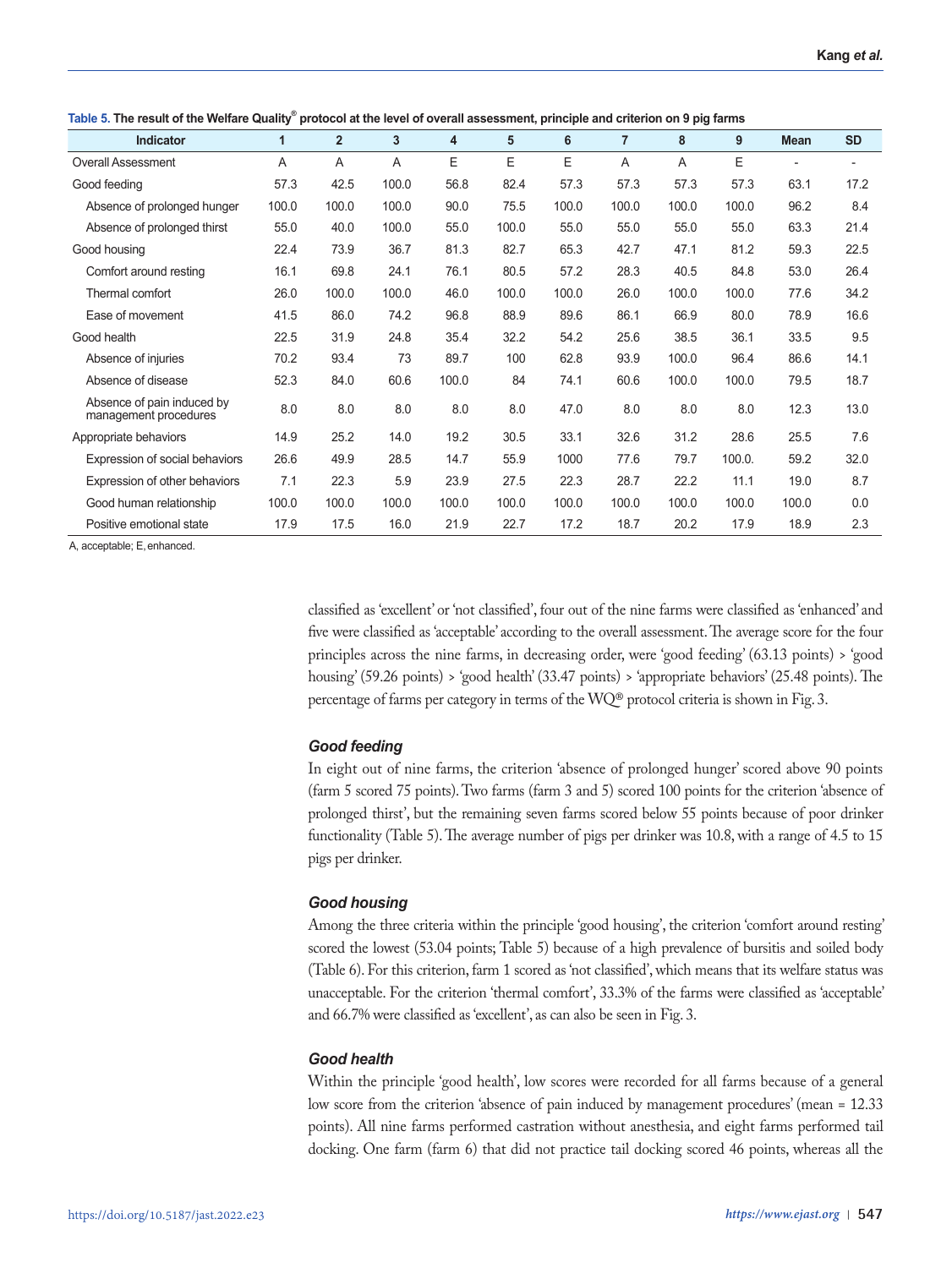

Fig. 3. Percentage of farms per category in the criteria of the Welfare Quality<sup>®</sup> protocol. Good human-animal relationship is not shown in the graph since 100% of the farms classified as excellent category.

other farms scored 8 points, which means that their welfare status was not acceptable (Table 5). All nine farms were above the 'enhanced' level (over 60 points) for the criterion 'absence of injuries'. For the criterion 'absence of disease', eight farms were above 'enhanced' while one farm (farm 1) was 'acceptable'.

### *Appropriate behaviors*

Among all the principles, 'appropriate behaviors' scored the lowest. Even though the mean score for the criterion 'good human relationship' was 100 points, the criteria 'expression of other behaviors' (mean = 19 points) and 'positive emotional state' (mean = 18.89 points) were the lowest levels within the principle 'appropriate behaviors' (Table 5). In terms of the criterion 'expression of other behaviors', 66.7% of the farms reached the acceptable level whereas 33.3% of the farms failed to reach the minimum score for acceptability. In terms of the criterion 'positive emotional state', 33.3% of the farms fell within the acceptable level; the remaining 66.7% of the farms did not reach the minimum score for acceptability (Fig. 3).

### **Environment-based parameters**

Results for temperature, relative humidity, air speed, and particulate matter concentration are presented in Table 7. Temperature, relative humidity, air speed and particulate matter concentrate ranged from 9.15 to 26.29℃ (mean ± SD = 18.62 ± 5.76℃), 39.61 to 100% (mean ± SD = 75.24  $\pm$  21.04%), 0 to 0.04 m/s (mean  $\pm$  SD = 0.021 $\pm$ 0.03 m/s), 192.33 to 1,397.25  $\mu$ g/m<sup>3</sup> (mean  $\pm$  SD  $= 696.34 \pm 466.2 \text{ µg/m}^3$ ) for PM<sub>10</sub>, 101.72 to 1112.83  $\mu$ g/m<sup>3</sup> (mean  $\pm$  SD = 409.27  $\pm$  320.43  $\mu$ g/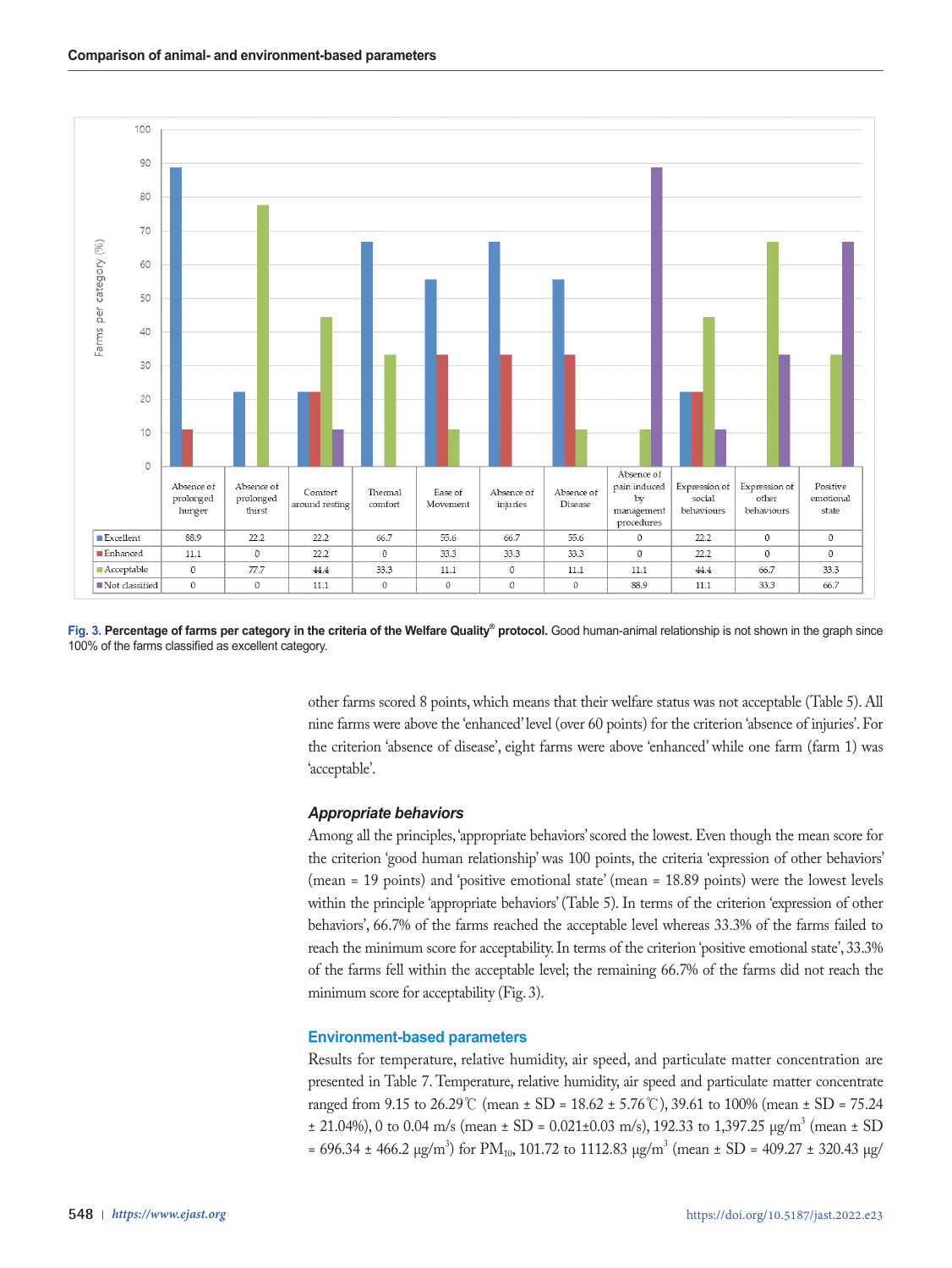**Table 6. The results of the indicators of the Welfare Quality® assessment protocol on 9 pig farms**

| Indicators of the Welfare Quality® protocol                                                 | 1     | $\overline{2}$ | 3    | 4    | 5    | 6    | 7    | 8     | 9    | Mean  | Min  | <b>Max</b> | <b>SD</b> |
|---------------------------------------------------------------------------------------------|-------|----------------|------|------|------|------|------|-------|------|-------|------|------------|-----------|
| % Lean pigs                                                                                 | 0.0   | 1.3            | 0.0  | 1.4  | 3.8  | 0.0  | 0.0  | 0.0   | 0.0  | 0.7   | 0.0  | 3.8        | 1.3       |
| No. of pigs/pen                                                                             | 150.0 | 13.0           | 18.0 | 30.0 | 10.0 | 30.0 | 400  | 40.0. | 60.0 | 43.4  | 10.0 | 150.0      | 42.9      |
|                                                                                             | 60.0  | 25.0           | 60.0 | 45.0 | 45.0 | 50.0 | 40.0 | 40.0  | 45.0 | 45.56 | 25.0 | 60.0       | 10.7      |
| Average weight                                                                              |       |                |      |      |      |      |      |       |      |       |      |            | 20.0      |
| Floor area                                                                                  | 63.0  | 5.8            | 13.7 | 54.0 | 9.5  | 33.6 | 28.5 | 17.5  | 39.2 | 29.4  | 5.8  | 63.0       |           |
| Pigs/drinking                                                                               | 15.0  | 13.0           | 4.5  | 15.0 | 5.0  | 6.0  | 6.7  | 20.0  | 12.0 | 10.8  | 4.5  | 15.0       | 5.5       |
| Number of drinking places                                                                   | 10.0  | 1.0            | 4.0  | 2.0  | 2.0  | 5.0  | 6.0  | 2.0   | 5.0  | 4.1   | 10.0 | 1.0        | 2.8       |
| Fonctionning of drinkers                                                                    | 0.0   | 0.0            | 2.0  | 0.0  | 2.0  | 2.0  | 2.0  | 0.0   | 0.0  | 2.0   | 0.0  | 2.0        | 0.0       |
| Cleanliness of drinkers                                                                     | 0.0   | 0.0            | 0.0  | 00   | 0.0. | 0.0  | 0.0  | 0.0   | 0.0  | 0.0   | 0.0  | 0.0        | 0.0       |
| % Pigs with bursae score 0                                                                  | 82.7  | 69.3           | 79.2 | 86.5 | 77.1 | 43.2 | 61.2 | 80.1  | 96.7 | 75.12 | 43.2 | 96.7       | 15.6      |
| % Pigs with bursae score 1                                                                  | 17.3  | 24.0           | 18.1 | 10.6 | 21.4 | 52.7 | 38.8 | 13.7  | 2.7  | 22.1  | 2.7  | 52.7       | 15.2      |
| % Pigs with bursae score 2                                                                  | 0.0   | 6.7            | 2.8  | 2.8  | 1.5  | 4.1  | 0.0  | 6.2   | 0.7  | 2.7   | 0.0  | 6.7        | 2.5       |
| % Pigs with manure score 0                                                                  | 0.0   | 83.3           | 9.0  | 82.3 | 96.2 | 89.2 | 24.2 | 66.4  | 86.7 | 59.7  | 0.0  | 96.2       | 37.8      |
| % Pigs with manure score 1                                                                  | 36.7  | 16.7           | 45.8 | 14.9 | 3.8  | 10.1 | 37.0 | 5.5   | 12.7 | 20.4  | 3.8  | 45.8       | 15.4      |
| % Pigs with manure score 2                                                                  | 63.3  | 0.0            | 45.1 | 2.8  | 0.0  | 0.7  | 38.8 | 28.1  | 0.7  | 20.0  | 0.0  | 63.3       | 24.4      |
| Shivering                                                                                   | 2.0   | 0.0            | 0.0  | 1.0  | 0.0  | 0.0  | 2.0  | 0.0   | 0.0  | 0.6   | 0.0  | 2.0        | 0.9       |
| Panting                                                                                     | 0.0   | 0.0            | 0.0  | 0.0  | 0.0  | 0.0  | 0.0  | 0.0   | 0.0  | 0.0   | 0.0  | 0.0        | 0.0       |
| Huddling                                                                                    | 0.0   | 0.0            | 0.0  | 0.0  | 0.0  | 0.0  | 0.0  | 0.0   | 0.0  | 0.0   | 0.0  | 0.0        | 0.0       |
| % Animals affected with lameness score 1                                                    | 6.7   | 1.3            | 4.2  | 1.4  | 0.0  | 1.4  | 1.2  | 0.0   | 0.7  | 1.9   | 0.0  | 6.7        | 2.2       |
| % Animals affected with lameness score 2                                                    | 0.0   | 0.0            | 0.7  | 0.0  | 0.0  | 0.7  | 0.0  | 0.0   | 0.0  | 0.2   | 0.0  | 0.7        | 0.3       |
| % Pigs with wounds scored 1                                                                 | 4.7   | 0.7            | 1.4  | 6.4  | 0.0  | 0.7  | 0.6  | 0.0   | 0.0  | 1.6   | 0.0  | 4.7        | 2.3       |
| % Pigs with wounds scored 2                                                                 | 0.7   | 0.0            | 0.0  | 0.0  | 0.0  | 0.0  | 0.0  | 0.0   | 0.0  | 0.1   | 0.0  | 0.7        | 0.2       |
| % Pigs with tail severely bitten                                                            | 0.0   | 0.7            | 0.0  | 0.0  | 0.0  | 10.8 | 0.0  | 0.0   | 0.0  | 1.3   | 0.0  | 10.8       | 3.6       |
| Frequency of coughing per pig per 5 min                                                     | 1.5   | 0.0            | 0.0  | 1.3  | 1.3  | 1.2  | 0.7  | 0.8   | 0.7  | 0.8   | 0.0  | 1.5        | 0.6       |
| Frequency of sneezing per pig per 5 min                                                     | 1.8   | 0.0            | 1.8  | 0.6  | 1.0  | 2.2  | 1.4  | 1.1   | 1.3  | 1.2   | 0.0  | 2.2        | 0.7       |
| % Pigs with labored breathing                                                               | 0.0   | 0.0            | 0.0  | 0.0  | 1.0  | 0.0  | 0.0  | 0.0   | 0.0  | 0.1   | 0.0  | 1.0        | 0.3       |
| % Pigs with thirsted snout                                                                  | 0.0   | 0.0.           | 0.0  | 0.0  | 0.0  | 0.0  | 0.0  | 0.0   | 0.0  | 0.0   | 0.0  | 0.0        | 0.0       |
| % Pigs with rectal prolapse                                                                 | 0.0   | 0.0            | 0.0  | 0.0  | 0.0  | 0.0  | 0.0  | 0.0   | 0.0  | 0.0   | 0.0  | 0.0        | 0.0       |
| Aspect of manure in the pen                                                                 | 2.0   | 0.0            | 2.0  | 1.0  | 0.0  | 0.0  | 2.0  | 0.0.  | 1.0  | 0.9   | 0.0  | 2.0        | 0.9       |
| % Pigs with more than 10% abnormal skin                                                     | 0.0   | 0.0            | 0.0  | 0.0  | 2.0  | 0.7  | 0.0  | 0.0   | 0.0  | 0.3   | 0.0  | 2.0        | 0.77      |
| % Pigs with hernia score 1                                                                  | 6.0   | 2.0            | 4.0  | 1.4  | 3.3  | 0.7  | 2.4  | 0.0   | 0.0  | 2.2   | 0.0  | 6.0        | 2.0       |
| % Pigs with hernia score 2                                                                  | 0.0   | 0.7            | 0.0  | 0.0  | 0.0  | 0.0  | 0.0  | 0.0   | 0.0  | 0.1   | 0.0  | 0.7        | 0.2       |
| % Pigs dead on the farm during the last 12 months                                           | 0.5   | 1.0            | 0.5  | 1.0  | 1.0  | 6.0  | 1.0  | 1.0   | 1.0  | 1.4   | 0.5  | 6.0        | 1.7       |
| Castration                                                                                  | 2.0   | 2.0            | 2.0  | 2.0  | 2.0  | 2.0  | 2.0  | 2.0   | 2.0  | 2.0   | 2.0  | 2.0        | 0.0       |
| Tail-docking                                                                                | 2.0   | 2.0            | 2.0  | 2.0  | 2.0  | 0.0  | 20   | 2.0.  | 2.0  | 1.8   | 0.0  | 2.0        | 0.7       |
| % Sample points with social behavior out of sample                                          | 1.4   | 3.2            | 6.0  | 2.3  | 3.6  | 1.2  | 2.7  | 9.1   | 0.3  | 3.3   | 0.3  | 9.1        | 2.7       |
| points when pigs were active                                                                |       |                |      |      |      |      |      |       |      |       |      |            |           |
| % Sample points with negative social behavior out<br>of sample points when pigs were active | 1.0   | 1.1            | 4.1  | 2.0  | 1.0  | 0.0  | 0.3  | 0.9   | 0.0  | 1.2   | 0.0  | 4.1        | 1.3       |
| % Sample points when exploration of pen features<br>was observed out of sample points       | 6.7   | 23.5           | 5.5  | 25.0 | 30.4 | 23.6 | 32.1 | 23.4  | 10.8 | 20.1  | 5.5  | 32.1       | 9.9       |
| % Sample points when exploration of enrichment<br>material was observed out of sample point | 0.0   | 0.0            | 0.0  | 0.3  | 0    | 0    | 0    | 0.0   | 0.0  | 0.0   | 0.0  | 0.0        | 0.1       |
| % Pens with panic score 2                                                                   | 0.0   | 0.0            | 0.0  | 0.0  | 0.0  | 0.0  | 0.0  | 0.0   | 0.0  | 0.0   | 0.0  | 0.0        | 0.0       |
| Tendency to be active                                                                       | 4.9   | 7.0            | 7.1  | 9.6  | 9.4  | 4.6  | 7.8  | 6.9   | 7.2  | 7.2   | 4.6  | 9.6        | 1.7       |
| Tendency to be relaxed                                                                      | 5.2   | 5.3            | 1.2  | 9.0  | 9.7  | 6.2  | 4.3  | 5.3   | 2.4  | 5.4   | 1.2  | 9.7        | 2.7       |
| Tendency to be fearful                                                                      | 2.3   | 0.2            | 1.2  | 0.2  | 0.8  | 0.5  | 0.5  | 0.2   | 0.8  | 0.7   | 0.2  | 2.3        | 0.7       |
| Tendency to be agitated                                                                     | 2.0   | 1.6            | 7.3  | 0.1  | 0.2  | 0.5  | 4.8  | 0.2   | 1.4  | 2.0   | 0.1  | 7.3        | 2.5       |
| Tendency to be calm                                                                         | 5.6   | 4.3            | 0.9  | 7.6  | 9.6  | 7.0  | 1.7  | 4.3   | 2.9  | 4.9   | 0.9  | 9.6        | 2.9       |
| Tendency to be content                                                                      | 2.4   | 4.3            | 1.2  | 7.8  | 10.1 | 3.1  | 5.5  | 7.0   | 3.4  | 5.0   | 1.2  | 10.1       | 2.9       |
| Tendency to be tense                                                                        | 1.0   | 0.9            | 4.9  | 0.1  | 0.0  | 0.0  | 1.3  | 0.2   | 1.0  | 1.0   | 0.0  | 4.9        | 1.5       |
| Tendency to be enjoying                                                                     | 0.5   | 4.6            | 0.7  | 8.7  | 10.1 | 2.6  | 4.0  | 6.5   | 1.4  | 4.3   | 0.5  | 10.1       | 3.5       |
| Tendency to be frustrated                                                                   | 1.8   | 1.8            | 6.9  | 0.1  | 0.1  | 0.2  | 3.5  | 0.3   | 2.4  | 1.9   | 0.1  | 6.9        | 2.2       |
| Tendency to be bored                                                                        | 5.2   | 2.8            | 2.3  | 0.0  | 0.3  | 6.2  | 0.9  | 3.3   | 4.9  | 2.9   | 0.0  | 6.2        | 2.2       |
| Tendency to be playful                                                                      | 2.5   | 6.2            | 4.1  | 7.4  | 8.1  | 0.6  | 4.7  | 6.5   | 1.5  | 4.6   | 0.6  | 8.1        | 2.7       |
| Tendency to be positively occupied                                                          | 2.5   | 2.6            | 3.6  | 9.1  | 8.9  | 1.8  | 4.2  | 6.6   | 3.1  | 4.7   | 2.5  | 9.1        | 2.8       |
| Tendency to be listless                                                                     | 8.9   | 2.2            | 2.1  | 0.5  | 0.1  | 8.8  | 0.8  | 0.2   | 1.1  | 2.7   | 0.1  | 8.9        | 3.5       |
| Tendency to be lively                                                                       | 3.7   | 7.0            | 5.5  | 8.9  | 9.6  | 1.0  | 6.3  | 6.4   | 4.9  | 5.9   | 1.0  | 9.6        | 2.6       |
| Tendency to be indifferent                                                                  | 1.8   | 4.3            | 2.5  | 0.2  | 0.1  | 1.7  | 1.3  | 0.5   | 0.9  | 1.5   | 0.1  | 4.3        | 1.3       |
| Tendency to be irritable                                                                    | 1.9   | 2.1            | 8.7  | 0.1  | 0.0  | 0.8  | 1.7  | 0.7   | 0.8  | 1.9   | 0.1  | 8.7        | 2.7       |
| Tendency to be aimless                                                                      | 1.0   | 0.8            | 2.8  | 0.3  | 0.2  | 3.3  | 1.6  | 0.4   | 1.0  | 1.3   | 0.2  | 3.3        | 1.1       |
| Tendency to be happy                                                                        | 3.3   | 4.3            | 1.0  | 8.0  | 10.2 | 3.0  | 5.5  | 7.4   | 3.1  | 5.1   | 1.0  | 10.2       | 2.9       |
| Tendency to be distressed                                                                   | 1.7   | 1.2            | 7.5  | 0.1  | 0.0  | 1.3  | 1.1  | 0.0   | 2.0  | 1.7   | 0.0  | 7.5        | 2.3       |
| Tendency to be sociable                                                                     | 2.5   | 6.9            | 1.3  | 8.7  | 9.3  | 2.4  | 4.0  | 5.2   | 3.6  | 4.9   | 1.3  | 9.3        | 2.9       |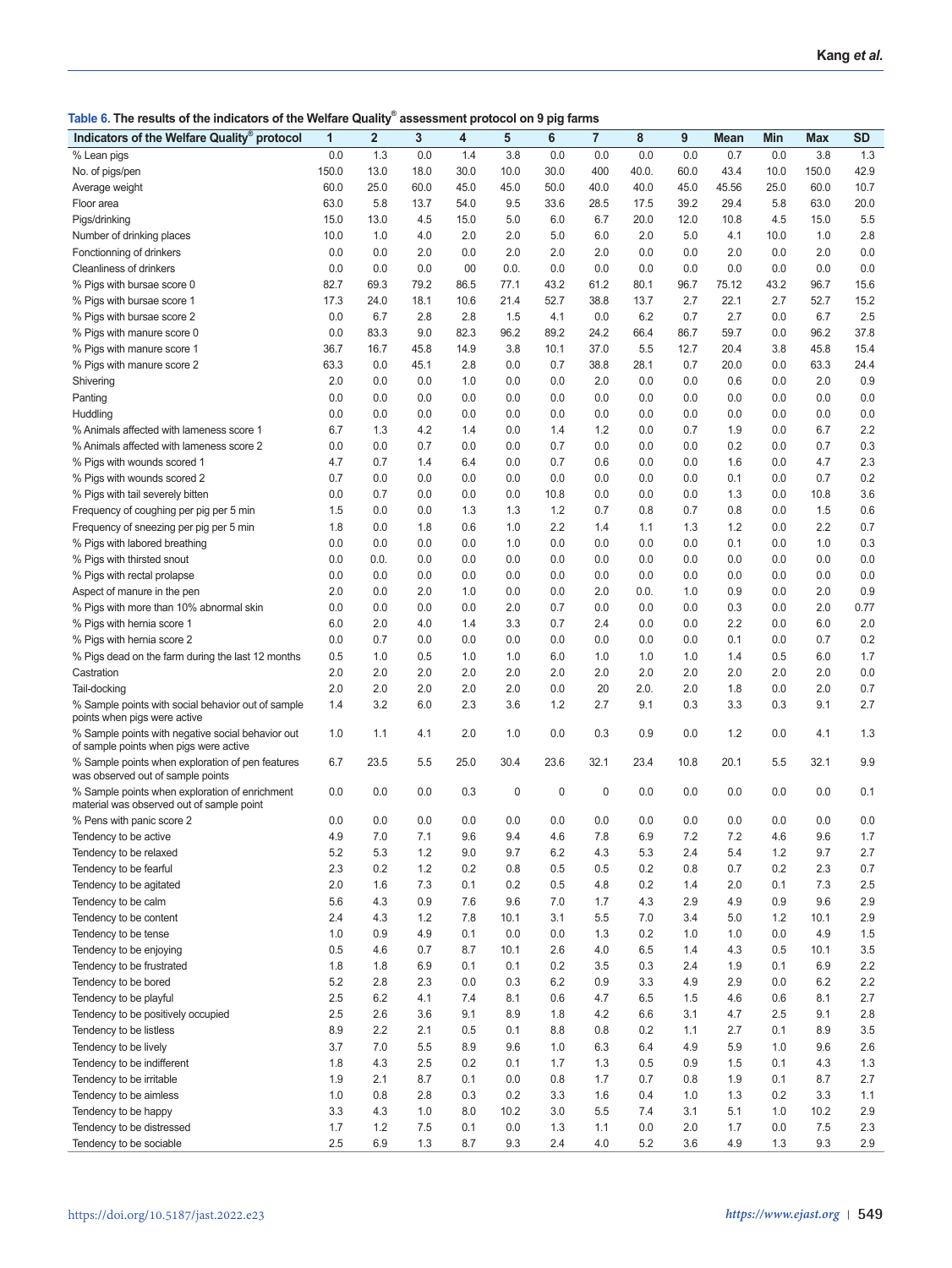**Table 7. Microclimate parameters and the concentration of particulate matters in 9 pig farms**

| Item             |          | $\overline{2}$ | 3      | 4      | 5        | 6        |        | 8        | 9        | <b>Mean</b> | <b>SD</b> |
|------------------|----------|----------------|--------|--------|----------|----------|--------|----------|----------|-------------|-----------|
| <b>TEM</b>       | 16.45    | 16.55          | 19.28  | 9.15   | 11.71    | 25.21    | 26.29  | 21.06    | 21.83    | 18.62       | 5.76      |
| <b>RH</b>        | 100.00   | 48.26          | 92.02  | 75.30  | 39.61    | 67.80    | 73.63  | 81.93    | 98.60    | 75.24       | 21.04     |
| AS               | 0.00     | 0.00           | 0.00   | 0.08   | 0.00     | 0.02     | 0.02   | 0.04     | 0.02     | 0.021       | 0.03      |
| $PM_{10}$        | 1.249.47 | 207.87         | 214.03 | 297.80 | 825.82   | 1,216.65 | 192.33 | 1.397.25 | 665.88   | 696.34      | 496.20    |
| PM <sub>7</sub>  | 1.112.83 | 118.50         | 209.40 | 173.25 | 384.63   | 599.72   | 101.72 | 515.82   | 467.58   | 409.27      | 320.43    |
| $PM_{2.5}$       | 209.22   | 42.75          | 105.53 | 36.75  | 34.83    | 45.65    | 39.18  | 103.73   | 233.02   | 94.52       | 77.11     |
| PM <sub>1</sub>  | 16.72    | 28.68          | 49.08  | 19.75  | 10.23    | 9.20     | 24.72  | 66.45    | 94.22    | 35.45       | 28.90     |
| TSP <sup>5</sup> | 1.292.68 | 701.57         | 226.75 | 590.65 | 1,892.20 | 2307.00  | 444.58 | 3.997.17 | 1.020.77 | 1.385.93    | 1,193.52  |

TEM, temperature (°C); RH, relative humidity (%); AS, air speed (m/s); PM, particulate matters (µg/m<sup>3</sup>); TSP, total suspended particulate matters (µg/m<sup>3</sup>).

m<sup>3</sup>) for PM<sub>7</sub>, 34.83 to 233.02  $\mu$ g/m<sup>3</sup> (mean  $\pm$  SD = 94.52  $\pm$  77.11  $\mu$ g/m<sup>3</sup>) for PM<sub>2.5</sub>, 9.2 to 94.22  $\mu$ g/m<sup>3</sup> (mean ± SD = 35.45 ± 28.9  $\mu$ g/m<sup>3</sup>) for PM<sub>1</sub> and 226.75 to 3,997.17  $\mu$ g/m<sup>3</sup> (mean ± SD =  $1,385.93 \pm 1193.52 \text{ µg/m}^3$  for TSP across the nine pig farms, respectively. The concentrations of total airborne bacteria, airborne total coliform, and airborne total E. coli ranged from 3.33 to 4.36 CFU/m<sup>3</sup> (mean  $\pm$  SD = 4.08  $\pm$  0.29 CFU/m<sup>3</sup>), 1.87 to 3.82 CFU/m<sup>3</sup> (mean  $\pm$  SD = 2.89  $\pm$  0.66 CFU/m<sup>3</sup>), and 0 to 3.49 CFU/m<sup>3</sup> (mean  $\pm$  SD = 2.28 $\pm$ 1.05 CFU/m<sup>3</sup>) across the nine pig farms, respectively (Table 8). The concentrations of hydrogen sulfide, ammonia, and carbon dioxide ranged from 0 to 1.23 ppm (mean  $\pm$  SD = 0.41  $\pm$  0.42 ppm), 3.69 to 68.17 ppm (mean  $\pm$  SD = 30.05  $\pm$ 26.21 ppm), 955 to 5,583.75 ppm (mean ± SD = 2,945.09 ± 1,648.04 ppm) across the nine pig farms, respectively (Table 9).

### **Correlations between animal- and environment-based parameters**

The significant correlation between the results of indicators of the WQ® protocol and environmentbased parameters is shown in Table 10. Coefficients with significance ( $p < 0.05$ ) are presented in Table 10 and the original table with all the coefficients is presented in Table 11. Temperature had a negative correlation with 'abnormal skin' and relative humidity had a negative correlation with 'coughing'. Air speed in the pig house had negative effects ( $p < 0.05$ ) on 'manure score 1', 'lameness score 1', 'hernia score 1', and negative emotional states namely 'listless', 'indifferent', and 'irritable'. PM did not have effect on any indicator of this protocol. Total airborne bacteria had a positive correlation with 'coughing' and negative correlations with negative emotional states- 'indifferent' and 'irritable'  $(p < 0.05)$ . Airborne total coliform had a positive effect on 'sneezing' and airborne

#### **Table 8. Concentration of airborne bacteria in 9 pig farms**

| <b>Bacteria</b> |      |      |      |      |      |      |      |      |      | <b>Mean</b> | <b>SD</b> |
|-----------------|------|------|------|------|------|------|------|------|------|-------------|-----------|
| <b>TAB</b>      | 3.33 | 4.24 | 3.99 | 4.36 | 4.02 | 4.15 | 4.24 | 4.14 | 4.24 | 4.08        | 0.30      |
| <b>TC</b>       | 2.84 | 3.56 | 1.87 | 2.69 | 3.39 | 3.34 | 1.92 | 3.82 | 2.55 | 2.89        | 0.70      |
| <b>TE</b>       | 2.62 | 3.27 | 0.00 | 1.29 | 2.98 | 2.84 | 1.61 | 3.49 | 2.44 | 2.28        | 1.12      |

TAB, total airborne bacteria (CFU/m<sup>3</sup>); TC, airborne total coliform (CFU/m<sup>3</sup>); TE, airborne total *Escherichia coli* (CFU/m<sup>3</sup>).

### Table 9. Concentration (ppm) of hydrogen sulfide (H<sub>2</sub>S), ammonia (NH<sub>3</sub>), and carbon dioxide (CO<sub>2</sub>) in 9 pig farms

| Gases           |       |          |         |        |          |          |          |          |          | <b>Mean</b> | <b>SD</b> |
|-----------------|-------|----------|---------|--------|----------|----------|----------|----------|----------|-------------|-----------|
| $H_{2}S$        | 1.23  | 0.00     | 0.75    | 0.27   | 0.16     | 0.74     | 0.45     | 0.00     | 0.13     | 0.41        | 0.42      |
| NH <sub>3</sub> | 41.67 | 9.60     | 57.60   | 11.83  | 3.69     | 59.07    | 11.30    | 7.50     | 68.17    | 30.05       | 26.21     |
| CO <sub>2</sub> | 1,400 | 2.686.24 | 5583.75 | 955.00 | 1,014.13 | 4,766.67 | 4,040.00 | 2,816.67 | 3,243.33 | 2,945.09    | 1,648.04  |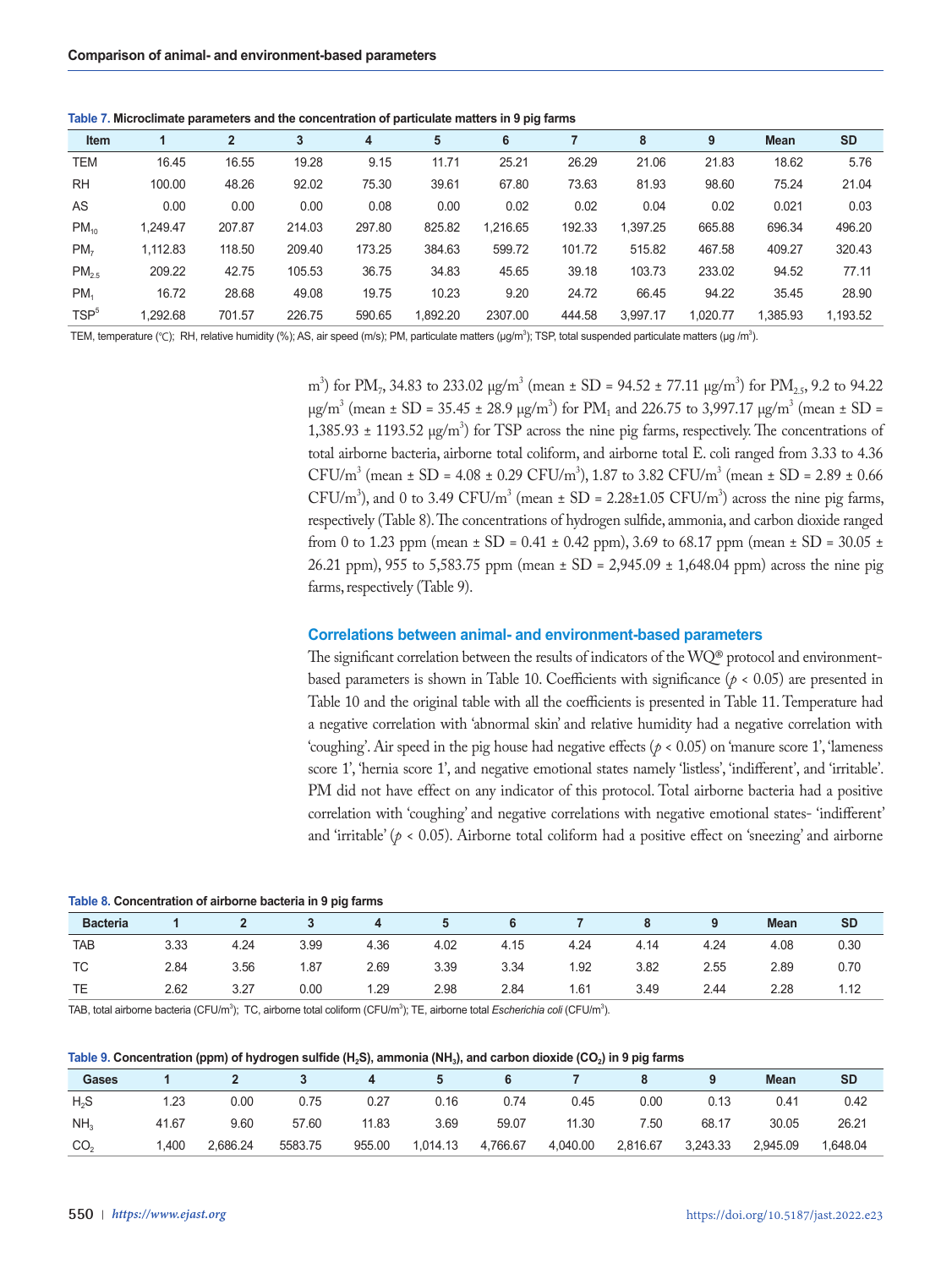| Indicators of the Welfare<br>Quality® Protocol | <b>TEM</b> | RH        | <b>AS</b>  | <b>TAB</b> | <b>AC</b> | <b>AE</b> | $H_2S$   | NH <sub>3</sub> | CO <sub>2</sub> |
|------------------------------------------------|------------|-----------|------------|------------|-----------|-----------|----------|-----------------|-----------------|
| Manure score 1                                 |            |           | $-0.681*$  |            |           |           |          |                 |                 |
| Manure score 2                                 |            |           |            |            |           | $0.689*$  |          |                 |                 |
| Lameness score1                                |            |           | $-0.781*$  |            |           |           | $0.789*$ |                 |                 |
| Lameness score 2                               |            |           |            |            |           |           |          |                 | $0.725*$        |
| Coughing                                       |            | $-0.692*$ |            | $0.730*$   |           |           |          |                 |                 |
| Sneezing                                       |            |           |            |            | $0.683*$  | $0.700*$  | $0.778*$ |                 |                 |
| Abnormal skin                                  | $-0.730*$  |           |            |            |           |           |          |                 |                 |
| Hernia score 1                                 |            |           | $-0.718*$  |            |           |           |          |                 |                 |
| Positive social behavior                       |            |           |            |            |           |           |          | $-0.717*$       |                 |
| Fearful                                        |            |           |            |            |           |           | $0.687*$ |                 |                 |
| Calm                                           |            |           |            |            |           |           |          |                 | $-0.728*$       |
| Content                                        |            |           |            |            |           |           |          | $-0.733*$       |                 |
| Enjoying                                       |            |           |            |            |           |           |          | $-0.750*$       |                 |
| Sociable                                       |            |           |            |            |           |           |          | $-0.767*$       | $-0.800**$      |
| Playful                                        |            |           |            |            |           |           |          | $-0.867**$      | $-0.667*$       |
| Listless                                       |            |           | $-0.766*$  |            |           |           |          |                 |                 |
| Lively                                         |            |           |            |            |           |           |          | $-0.800**$      |                 |
| Indifferent                                    |            |           | $-0.843**$ | $-0.746*$  |           |           |          |                 |                 |
| Irritable                                      |            |           | $-0.795*$  | $-0.698*$  |           |           |          |                 |                 |
| Aimless                                        |            |           |            |            |           |           |          | $0.711*$        | $0.879**$       |
| Happy                                          |            |           |            |            |           |           |          | $-0.817**$      | $-0.783*$       |
| <b>Distressed</b>                              |            |           |            |            |           |           |          | $0.845**$       |                 |

**Table 10. Correlation between the results of the indicators of the Welfare Quality® protocol and environmental-based parameters**

\**p* < 0.05 (2-tailed), \*\**p* < 0.001 (2-tailed).

TEM, temperature (℃); RH, relative humidity (%); AS, air speed (m/s); TAB, total airborne bacteria (CFU/m<sup>3</sup>); AC, airborne total coliform (CFU/m<sup>3</sup>); AE, airborne total *Escherichia col*  $(CFU/m^3)$ .

> total *E. coli* had positive effects on 'manure score 2' and 'sneezing' (*p* <0 .05). Results showed that the concentration of gases in the pig house had a significant influence on the emotional states of pigs. The concentration of ammonia had negative correlations with the positive emotional states: 'content', 'enjoying', 'sociable', 'playful', 'lively', and 'happy', and had positive correlations with the negative emotional states: 'aimless' and 'distressed' (*p* < 0.05). The concentration of carbon dioxide had negative correlations with the positive emotional states: 'calm', 'sociable', 'playful', and 'happy' and had a positive correlation with the negative emotional state: 'aimless' and the concentration of hydrogen sulfide had a positive correlation with the negative emotional state: 'fearful' (*p* < 0.05).

# **DISCUSSION**

# **Animal-based parameters**

# *Good feeding*

The percentage of lean pigs is the only parameter for the criterion 'absence of prolonged hunger' in the WQ® protocol, which often results in low assessment sensitivity for body condition when using the WQ® protocol. This is because pigs in intensive farming systems are generally fed *ad lithium* to grow quickly [20], which makes the prevalence of poor body condition very low. The results of this study (0.73%) were higher than that (0.4%) of Temple et al. [21], who conducted assessments on 91 growing pig farms from 2007 to 2009 in France and Spain, and that (0.2%) of Meyer-Hamme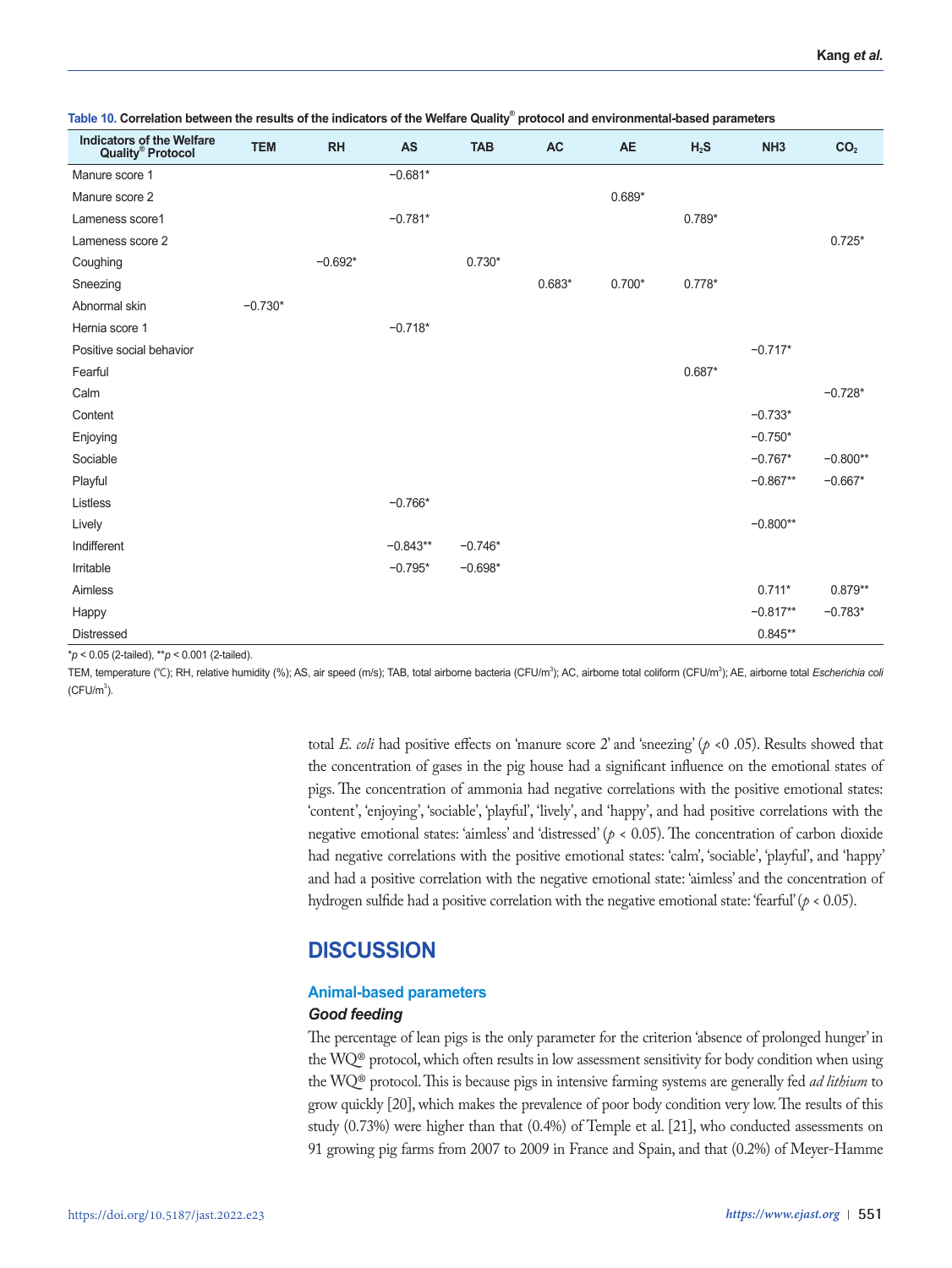| <b>Indicators</b>        | <b>TEM</b> | <b>RH</b> | <b>AS</b>  | <b>TAB</b> | <b>AC</b> | <b>AE</b> | $H_2S$   | NH <sub>3</sub> | CO <sub>2</sub> |
|--------------------------|------------|-----------|------------|------------|-----------|-----------|----------|-----------------|-----------------|
| Bursae score 0           | 0.433      | 0.367     | 0.392      | 0.458      | $-0.150$  | 0.000     | $-0.109$ | 0.233           | $-0.417$        |
| Bursae score1            | $-0.467$   | $-0.433$  | $-0.511$   | $-0.407$   | 0.133     | $-0.017$  | 0.234    | $-0.167$        | 0.383           |
| Bursae score2            | $-0.151$   | 0.269     | 0.004      | $-0.598$   | $-0.176$  | $-0.168$  | $-0.532$ | $-0.235$        | 0.050           |
| Manure score 1           | 0.267      | 0.133     | $-0.681*$  | $-0.441$   | $-0.083$  | 0.033     | 0.536    | 0.333           | 0.367           |
| Manure score 2           | 0.210      | $-0.143$  | $-0.253$   | $-0.145$   | 0.597     | $0.689*$  | 0.662    | 0.261           | 0.269           |
| Lameness score1          | $-0.084$   | $-0.252$  | $-0.781*$  | $-0.316$   | 0.050     | 0.160     | $0.789*$ | 0.538           | 0.151           |
| Lameness score 2         | $-0.518$   | 0.000     | $-0.423$   | $-0.632$   | 0.207     | 0.207     | 0.520    | 0.518           | $0.725*$        |
| Woundsscored1            | 0.128      | $-0.272$  | $-0.635$   | $-0.199$   | $-0.136$  | $-0.017$  | 0.611    | 0.298           | $-0.153$        |
| Frequency of coughing    | $-0.127$   | $-0.692*$ | 0.190      | $0.730*$   | 0.329     | 0.262     | 0.318    | $-0.127$        | $-0.633$        |
| Frequency of sneezing    | $-0.350$   | $-0.417$  | $-0.315$   | $-0.186$   | $0.683*$  | $0.700*$  | $0.778*$ | 0.617           | 0.633           |
| Aspect of manure         | 0.321      | 0.009     | $-0.355$   | 0.018      | 0.125     | 0.232     | $0.680*$ | 0.410           | 0.232           |
| Abnormal skin            | $-0.730*$  | $-0.365$  | 0.082      | 0.279      | 0.068     | $-0.160$  | 0.069    | $-0.183$        | $-0.068$        |
| Hernia score 1           | $-0.393$   | $-0.117$  | $-0.718*$  | 0.043      | 0.050     | $-0.092$  | 0.660    | $-0.142$        | $-0.092$        |
| Positive social Behavior | $-0.183$   | 0.417     | 0.043      | $-0.322$   | 0.150     | 0.000     | $-0.276$ | $-0.717*$       | 0.000           |
| Negative social Behavior | 0.128      | $-0.272$  | $-0.635$   | $-0.199$   | $-0.136$  | $-0.017$  | 0.611    | 0.298           | $-0.153$        |
| Fearful                  | $-0.479$   | 0.026     | $-0.371$   | 0.209      | 0.256     | 0.180     | $0.687*$ | 0.410           | 0.231           |
| Calm                     | $-0.276$   | $-0.527$  | 0.188      | 0.579      | $-0.084$  | $-0.201$  | $-0.059$ | $-0.326$        | $-0.728*$       |
| Content                  | 0.267      | $-0.083$  | 0.655      | 0.542      | $-0.250$  | $-0.350$  | $-0.603$ | $-0.733*$       | $-0.650$        |
| Enjoying                 | 0.117      | $-0.017$  | 0.536      | 0.322      | $-0.317$  | $-0.433$  | $-0.628$ | $-0.750*$       | $-0.567$        |
| Sociable                 | 0.233      | 0.017     | 0.451      | 0.525      | $-0.450$  | $-0.550$  | $-0.644$ | $-0.767*$       | $-0.800**$      |
| Playful                  | 0.133      | 0.167     | 0.332      | 0.322      | $-0.283$  | $-0.417$  | $-0.460$ | $-0.867**$      | $-0.667*$       |
| Listless                 | $-0.217$   | $-0.250$  | $-0.766*$  | $-0.424$   | 0.117     | 0.217     | 0.527    | 0.617           | 0.350           |
| Lively                   | 0.167      | 0.283     | 0.315      | 0.288      | $-0.500$  | $-0.617$  | $-0.561$ | $-0.800**$      | $-0.633$        |
| Indifferent              | $-0.183$   | 0.133     | $-0.843**$ | $-0.746*$  | $-0.017$  | 0.050     | 0.301    | 0.350           | 0.500           |
| Irritable                | $-0.075$   | 0.259     | $-0.795*$  | $-0.698*$  | 0.000     | 0.075     | 0.361    | 0.360           | 0.552           |
| Aimless                  | $-0.159$   | $-0.151$  | $-0.487$   | $-0.596$   | 0.326     | 0.418     | 0.580    | $0.711*$        | $0.879**$       |
| Happy                    | 0.250      | $-0.167$  | 0.519      | 0.610      | $-0.150$  | $-0.267$  | $-0.469$ | $-0.817**$      | $-0.783*$       |
| <b>Distressed</b>        | $-0.126$   | 0.259     | $-0.551$   | $-0.383$   | $-0.059$  | 0.075     | 0.517    | $0.845**$       | 0.577           |

**Table 11. Correlation between the results of the indicators of the Welfare Quality® protocol and environment-based parameters (full version)**

\**p* < 0.05 (2-tailed), \*\**p* < 0.001 (2-tailed).

TEM, temperature (°C); RH, relative humidity (%); AS, air speed (m/s); TAB, total airborne bacteria count (CFU/m<sup>3</sup>); AC, airborne total *coliform* (CFU/m<sup>3</sup>); AE, airborne total *Escherichia* coli (CFU/m<sup>3</sup>).

> et al. [22], who conducted assessments on 60 fattening pig farms from 2013 to 2014 in Germany. Many farms scored low on the criterion 'absence of thirst' because of faulty water nipples. Reaseon could have been due to low illuminance in the pig house making it difficult for fault water nipples to be detected, the high stocking density of the pigs, and/or the high work intensity of the farmer. In the present study, there were less than two water nipples in the pen for four out of nine farms. This would have undermined the welfare of the pigs under the criterion 'absence of thirst', had one or more of the nipples not worked properly.

# *Good housing*

A bursa is a fluid filled sac that arises in the subcutaneous connective tissue due to the exudation of fluid from traumatized capillaries and lymphatic vessels after pressure over a bony prominence [23,24]. Moderate and severe bursitis are indicators of discomfort around resting; as such, this is an animal-based parameter for evaluating comfort around resting [21]. In the present study,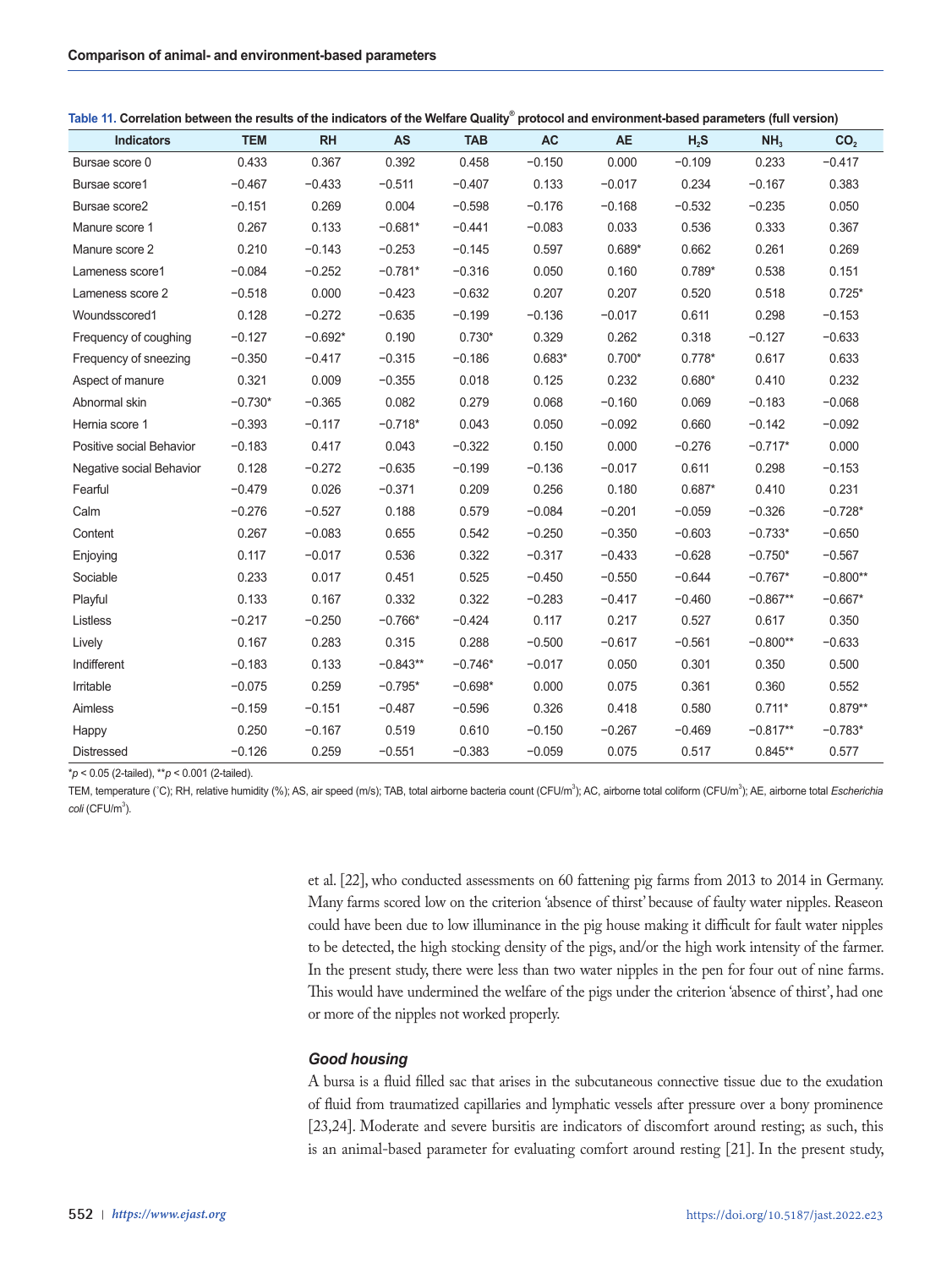moderate bursitis was present at a prevalence of 22.14% (Table 6), which was the most prevalent animal-based indicator. This value is lower than that which Meyer-Hamme et al. [22] and Temple et al. [21] observed on conventional pig farms (35% and 43.5%, respectively). Bursitis is highly related to the pig's age [25], which could explain the higher results of Meyer-Hamme's study [22] on fattening pigs than that of our present study on growing pigs. As pigs spend about 80% of their time lying [26,27], the type of flooring in the pig house is very important for their welfare, especially in terms of comfort around resting. According to studies reporting on the positive effects of straw on pig welfare, bedding is said to improve the physical comfort of the hard floor [28,29]. In our study, 'Bursitis 0' (no evidence of bursa on the legs) was very high with sawdust flooring (farm 7 and 9) and 'Bursitis 1' (moderate bursitis: one or several small bursae on the same leg or one large bursa) higher with concrete slat flooring. According to Gillman et al. [29], solid concrete flooring is a risk factor of bursitis. Mouttotou et al. [24] also found that deep bedding was the most important factor for reducing bursitis. In addition, Lyons et al. [30] found that the prevalence of bursitis was four times higher with concrete and slatted floors than deep-straw floors.

The prevalence of moderately soiled bodies (20.35%) noted in the present study (Table 6) is similar to that reported by Temple et al. [20], who conducted assessments on 30 intensive growing pig farms in Spain (16.6%), and the report by Meyer et al. [22] in Germany (15.5%). In contrast, the prevalence of a severely soiled body (19.95%) in this study was much higher than the values of 3.7% and 6.2% reported by Temple et al. [20] and Meyer et al. [22], respectively. In conventional farming systems, multiple factors, including environmental factors [20,31], lead to soiled bodies. e.g., seasonal effects, cleanliness of the pen and the type of flooring [14]. Temple et al. [20] also found that moderately soiled body measurements appeared to be sensitive to differences between intensive farming systems. In this study, the relative humidity in the pig house was generally very high, which could dilute the manure on the floor, making it easy for pigs to get dirty. Two of the pig farms had sawdust floors in this study and in those farms with the all-in-all-out system, the sawdust was wet and dirty, leading to even higher dirtiness scores. Therefore, on farms with sawdust floors, a certain portion of sawdust should be regularly changed (e.g., once every two weeks), and on farms with slatted concrete floors, new bedding should be provided at regular intervals. Above all, to meet the criterion 'comfort around rest', stocking density should be kept lower than the current standard on conventional pig farms.

### *Good health*

The principle 'good health' was the second lowest scored principle after 'appropriate behaviors'; attributable mainly to the low score from the criterion 'absence of pain induced by management practice'. Tail docking was performed on eight farms (except farm 6) and additional castration was carried out on all farms. None of the farms used anesthetics or analgesics when performing tail docking and castration. Therefore, alleviating pain associated with tail docking and castration would significantly improve the scores for the principle 'good health'. Nonetheless, farm 6, even without tail docking, had the lowest score for the criterion 'absence of injuries'. Pigs tend to bite their penmates when stocking density is high and barren housing environments do not allow them to express their species-specific behaviors. Therefore, providing pigs with an environment conducive to positive behavior would be a prerequisite to manage tail biting. The prevalence of moderately wounded pigs in this study (1.6%) was much lower than the levels (10.5%) observed by Meyer et al. [22]. In general, 'wounds on the body' are more frequent as pigs get older. This could explain the relatively higher numbers reported in Meyer et al.'s study [22] which assessed fattening pigs that are older in age compared to the growing pigs in this study. Meyer et al. [22] also noted that farmers who manage the whole production cycle are specialized compared to farmers who only raise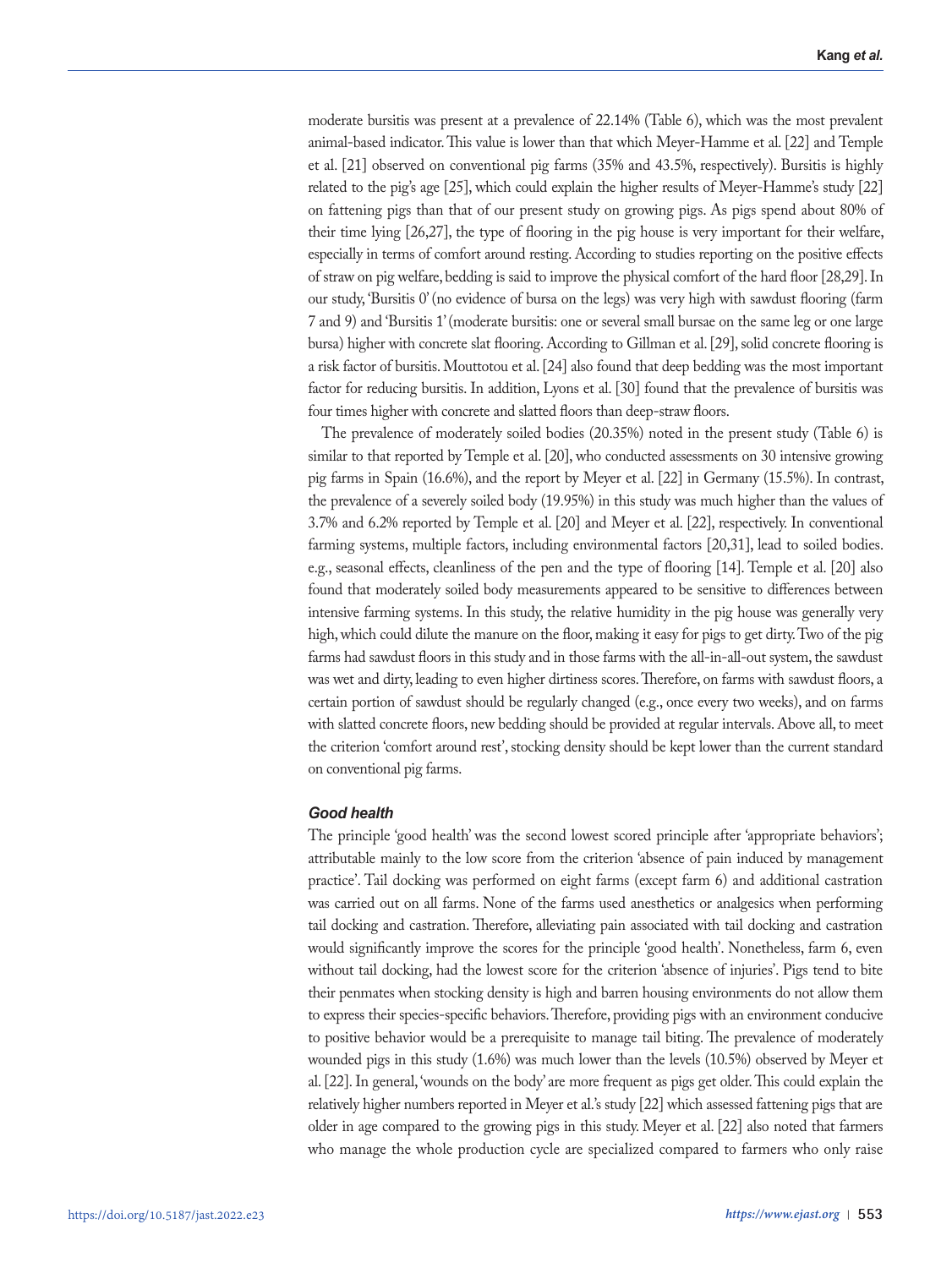pigs during the fattening stage. All the farms in the present study were relatively small, with less than 5,000 pigs; small farms normally employ a limited number of employees to save labor costs, devoting relatively little time and effort to growing/fattening pigs compared to sows.

### *Appropriate behaviors*

Animal behavior is a sensitive indicator of environmental changes. Changes in behavior often represent the first level of response to an environment that stresses animals. Behavior is a clear indicator of poor welfare, especially when associated with physical pain. As such, it is the most commonly used parameter for assessing animal pain [32]. Modern intensive farming systems severely limit animals to perform their species-specific behaviors which was also demonstrated in this present study with the lowest score achieved for the principle 'appropriate behaviors'. Behavioral assessment is more subjective than the other three principles [33], but both psychological and physiological parameters are essential to evaluating farm animal welfare [34]. In the present study, 'appropriate behavior' scored the lowest among the four principles, with three out of nine farms (farm 1, 3, and 4) scoring below 'acceptable' (Table 5). The criteria 'expression of other behavior' and 'positive emotional state' had a determining effect on the overall score. Providing pigs in barren housing environments with enrichment in the form of straw, peat, or extra space can have a positive effect on pig behavior. However, this is difficult to realise in practice in the current conventional livestock industry because of production costs, incompatibility with slatted floors and liquid manure treatment systems, additional costs for straw and labor, and concerns about increased health risks [25].

The score for the 'expression of other behaviors' (mean score = 19) was much lower than that for the 'expression of social behavior' (mean score = 59.2 points; Table 5). This result is also reported by Petersen et al. [35] who obserbed that a decrease in exploratory behavior in intensive environments was associated with an increase in negative social behavior. In fact, behavior among penmates becomes more frequent when there is no spare space or object to explore. Pigs that fail to express their natural behavior of rooting substrate may use pen fixtures as an alternative [36]. Pen fixtures may serve as temporary targets for their nature behavior, but objects are not suitable for rootseeking and chewing [37]. Therefore, penmates are often targeted as an alternative to express a higher level of harmful social behavior in barren environments [35,38–40]. The pigs on all the farms (7 farms with slatted concrete floors and 2 farms with saw-dust floors; no addition or replacement of sawdust) evaluated in our study had nothing to play with that would encourage their natural behaviors and curiosities. According to Temple et al. [20], social behavior is also affected by the management status of the farm, as well as environmental factors. Because the growing phase is a stable period within the pig production cycle, farmers do not have to spend much time and effort caring for their pigs; in particular, as the number of growing pig houses increase, the stress between pigs increases because farmers do not pay attention to their growing pigs. According to Battini et al. [41], under a high workload, farmers are less likely to spend time attending to their animals and are unable to identify important animal signals. The provision of larger space is an important factor in providing comfort and enrichment to growing and fattening pigs [42]. However, producing fattening pigs in large groups has advantages for producers in terms of the efficient use of resources (e.g., space, pen divisions, feeders, and drinkers) and ease of management. Producers thus tend to raise pigs at larger scale (i.e., maintaining groups of more than 50 pigs in a pen) [43]. In the present study, as the pens got larger, more pigs were being raised in them (Table 1), leading to overcrowding that could result in aggression and competition [9]. Velarde and Geers [31] also noted that less space can hinder behavior, and lead to social stress and reduced physiological functioning. They also found that larger pens provide more space, but some negative effects can occur as group sizes increase. For example, as the size of the group increases, the pig's social unrest and aggression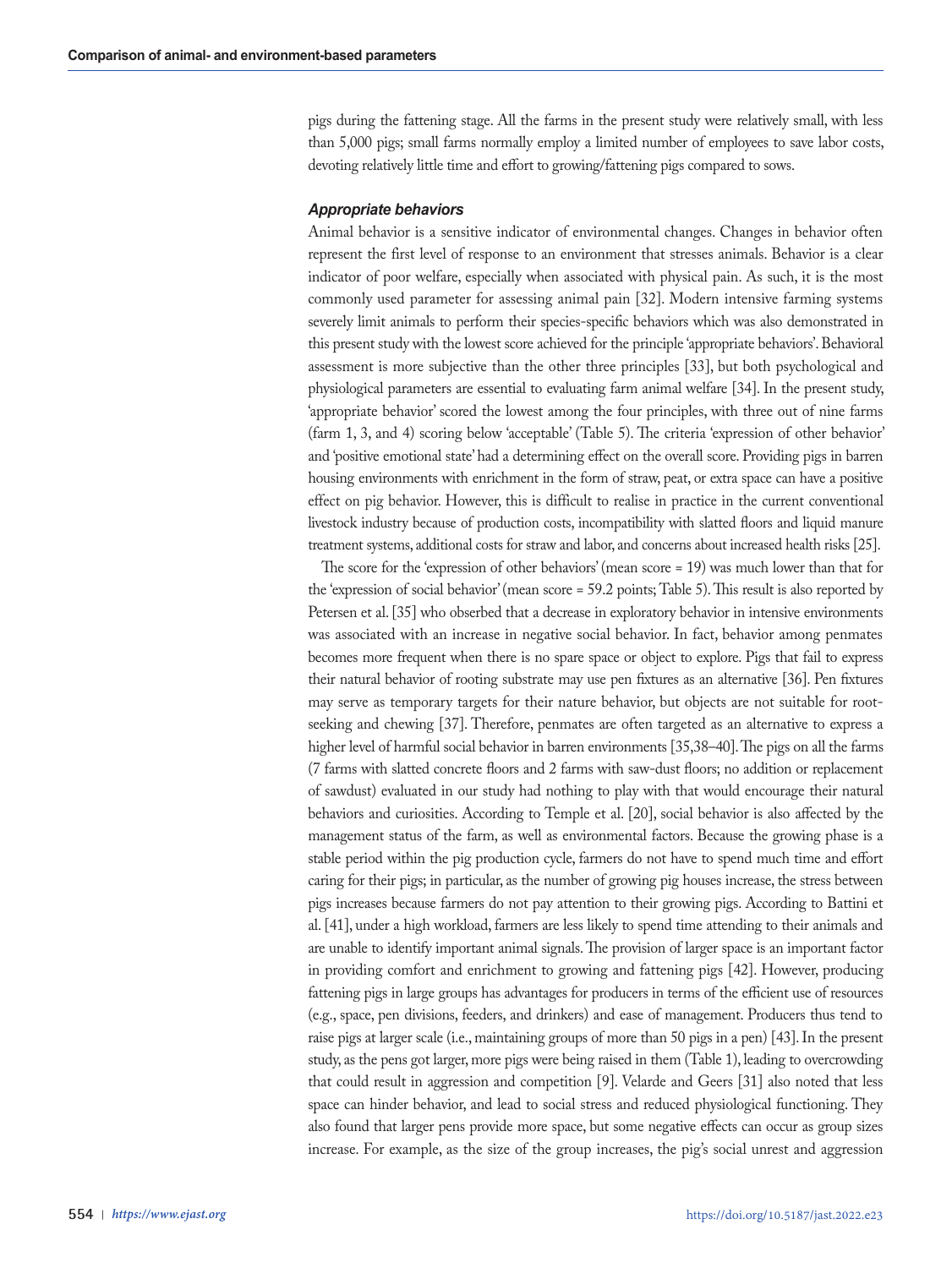increases, which can negatively affect their health. Baxter [44] suggested that, to maintain social stability, all the pigs in the group must be able to recognize all the other pigs, and we know that pigs can recognize 20 to 30 pigs [39]. This suggests that if the size of the group is larger than the number proposed by Baxter [44], there will be chronic aggression associated with permanent social instability. In the present study, 150, 40, 40, and 60 pigs were raised in a single pen on farms 2, 6, 8, and 9, respectively, which is greater than the number suggested by Baxter.

No panic response was observed on any of the farms in the present study. This may reflect a good relationship between the farmers and their pigs. Other factors also affect the HAR, such as genetics, growth stages, breeding materials, feeding system, stocking density, and group size [20,22,45,46]. In fact, the results may be biased by the fact that pigs in a small pen cannot as easily escape from the observer as those in a large pen. In addition, the animal's curiosity can also affect their responses to humans [47]. These factors can be pronounced under more intensive conditions.

QBA is an animal-based parameter whereby observers judge animal behavioral expressions by integrating signals with perceived behavioral details using qualitative descriptors (e.g., relaxed, fearful, and playful) that reflect the emotional state of the animal [18]. QBA allows scientific evidence to be applied to the expression of the animal's emotional states in specific behavioral expressions [48]. In terms of the criterion 'positive emotional state', six of the nine farms (66.7%) were 'not classified' (Fig. 3). Assessments of emotional states are highly dependent on the observers and subjective since it is difficult to evaluate the exact state of emotions in animals. While QBA is susceptible to the contextual bias of observers, Wemelsfelder et al. [49] notes that it does not undermine the basic reliability of the assessment. Wemelsfelder et al. [50] also observed that the behavioral expressions of pigs raised in an unenriched environment (with a small pen and bare concrete floor) differed from those raised in an enriched environment (half-filled with straw and containing objects like fresh branches, car tires, and metal chains).

### **Correlation between animal- and environment-based parameters**

The negative correlation between temperature and 'abnormal skin' is expected because it is well known that low temperature has significant negative effects on the health and well-being of animals. Four (farm 1, 2, 4, and 5) out of nine pig farms had lower room temperature than the recommended temperature of growing pigs, which is around 18℃ to 26.7℃ [51]. Under low temperature, pigs have poor feed conversion rates, and decreased immune response. Cargill and Byrt [52] showed that the incidence of scouring increased in neonatal pigs and the mortality rate increased, when the temperature in the pig house was lowered. Similarly, Le Dividich [53] found that lowering the temperature every day during the first week after weaning decreased the growth rate of piglets by 10% and significantly increased post-weaning diarrhea. Scheepens et al. [54] observed increases in diarrhea, coughing, sneezing, and hemorrhagic ear lesions in pigs exposed to low temperatures. 'Abnormal skin', which is skin inflammation or discoloration, may indicate a disease localized to the skin or a systemic disease. Skin condition is an unspecified measure that can be a symptom of a various health problems, and is affected by a variety of diseases, parasites, and disorders [55]. As the temperature remains below the low critical temperature in winter in the pig house, the stress on pig increases, and the animal's ability to respond to the health problems decreases [52,54,56]. Therefore, pigs with poor ability to respond to health problems are inevitably vulnerable to skin-related diseases.

In the present study, as the relative humidity increased, the frequency of coughing significantly increased ( $p < 0.05$ ). The average humidity of the farms in this study was high at 75.5%, which was because the farmers were using water sprinklers in the pig house to prevent respiratory diseases during the dry winter environment. Even the relative humidity of farms 2 (93.4%), 3 (100%), and 9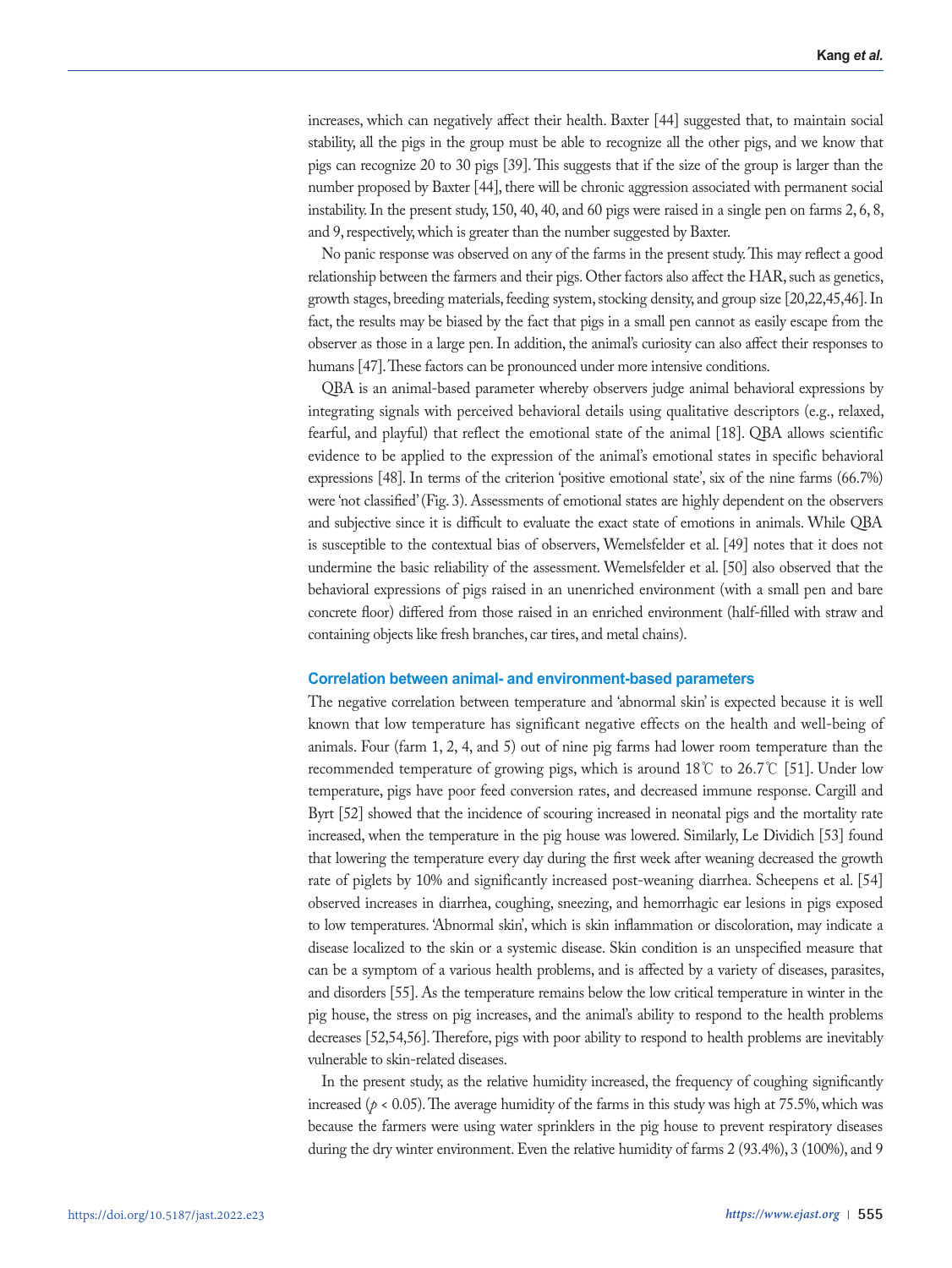(98%) was much higher than the recommended maximum relative humidity of 80% [51]. The most common cause of coughing is respiratory infection caused by a virus or bacteria [56]. In the growing pig houses where water sprinklers were used, higher humidity could have increased the amounts of microbes deposited on surfaces and increased the viability of viruses in droplets on surfaces. This could have encouraged contact transmission with pathogens that cause coughing such as influenza and respiratory syncytial virus [57].

In winter, there is little air flow in the growing pig houses, be it with a mechanical or a natural ventilation system. Nonetheless, our results indicate that air speed decreased 'manure score 1', 'lameness score 1', and 'hernia score 1', significantly (Table 10). The 'manure score 2' of growing pigs had positive correlation with the concentration of airborne total *E. coli* in the pig houses ( $p < 0.05$ ). So far, there have been no studies on air quality parameters that affect 'manure score 1' and 'manure score 2' separately. However, Temple et al. [21] indicated that 'manure score 1' had a moderate positive correlation with 'manure score 2', but this correlation was not strong enough for these indicators to be analyzed independently. According to their study [21], 'manure score 2' was more sensitive to differences between production systems (intensive system vs extensive system) than 'manure score 1', and when studying the dirtiness of pigs between intensive farming systems [21], a 'manure score 1' could be distinguished better than a 'manure score 2'. Manure could be diluted in the growing pig houses with high relative humidity (average 75% in the present study), and the higher the air speed, the faster the manure on the floor and pig body dries. This could help reduce the prevalence of 'manure score 1'. Pigs prefer to separate their lying and dunging areas. However, stocking density in the intensive farming system is very high, forcing pigs to lie in their dunging area. In addition to its impact on pig welfare, since excrete can cause infection, pigs' dunging area should be separated from their lying area. This could be also explained by the positive correlation between severely soiled body and airborne total E. coli in this study (*p* < 0.05). The environmentbased parameters affecting each of the 'manure score 1' and 'manure score 2' need further research.

'Lameness' is considered a reliable indicator of animal health if pigs are evaluated individually as they walk out into the passage. However, because such an evaluation was not possible under commercial conditions, pigs were only evaluated inside their pens. Moderate lameness therefore not considered in this WQ® protocol [21]. Therefore, 'lameness 1' means severe lameness minimum weight-bearing on the affected limb, and 'lameness 2' means no weight-bearing on the affected limb, or not able to walk. The evaluation of 'lameness' is an insensitive indicator because it is unlikely to be feasible. In addition, since hospital pens were not included in the sample for the WQ® protocol, the prevalence of 'lameness' may have been low in the present study. Mismanagement of hospital pens or insufficient availability of pens may increase the prevalence of 'lameness.' The type of the floor is a major factor influencing lameness and reducing the manure on the floor may help to reduce lameness of the growing pigs [58]. In this study, the prevalence of 'lameness 1' could have been lower because diluted manure, a cause of slippery floors, were reduced due to airflow. Also, as the concentration of  $H_2S$  and  $CO_2$  in the air increased, the direct cause could not be found for the increased prevalence of 'lameness.' However, the average prevalence of 'lameness 2' was very low at 0.15%, and the more manure on the floor, the higher the concentrations of  $H_2S$  and  $CO_2$ , which can roughly explain this correlation. Further research is needed to elucidate the cause. In addition, air speed decreased negative emotional states; 'listless', 'indifferent', and 'irritable', significantly (Table 10). According to Vitali et al. [59], the QBA results were more positive for growing pigs in the houses equipped with a mechanical ventilation system with high ventilation performance, i.e., good indoor air velocity.

Many of the intensive pig houses are poorly managed due to the high cost and lack of expertise. In addition, open pig houses are also operated under unsanitary conditions and poor economic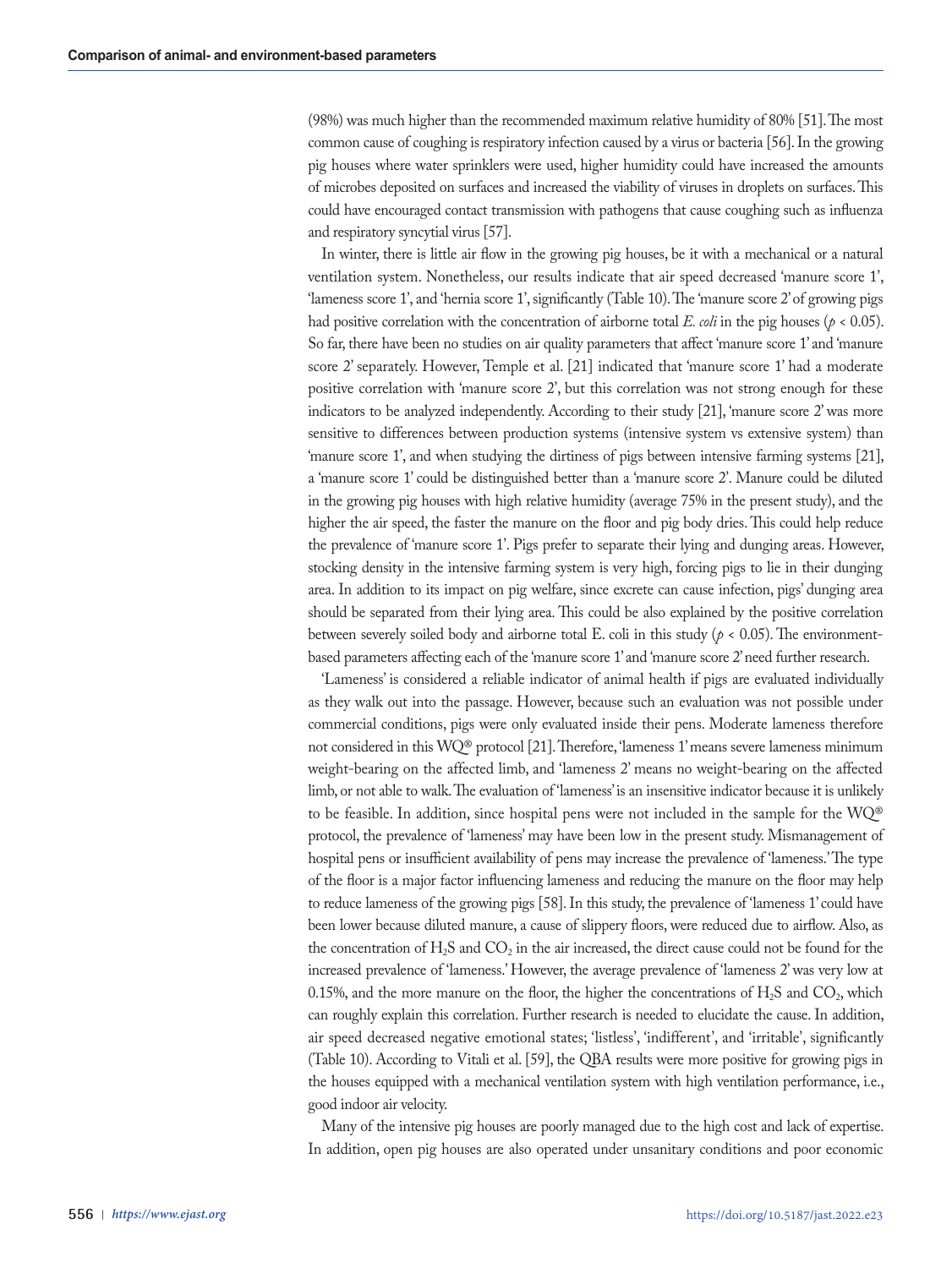conditions [60]. As a result, airborne bacteria generated in pig buildings can adversely affect pig health, cause environmental problems such as odors, and spread infectious diseases [61]. In Korea, there have been studies to measure the concentration of airborne bacteria in the pig houses. A study conducted from 2008 to 2009 by Yao et al. [10] revealed that the concentration of total airborne bacteria count, airborne total coliform, and airborne total *E. coli* in the pig houses were 2.13–4.30, 2.08–2.43, and 1.36–3.04  $\mathrm{CFU/m}^3$ , respectively. Yao et al. [10] and Kim et al. [60] reported that similar concentrations of total airborne bacteria (4.04 and 4.13  $\rm CFU/m^3$ , respectively) were detected in the pig houses. The present study found that the concentration of airborne bacteria in growing pig house can negatively affect the pig health. The 'manure score 2' of growing pigs had as positive correlation with the concentration of  $E$ -coli in the pig houses ( $p < 0.05$ ). Pigs prefer to separate their lying and dunging areas. However, when stocking density is high, as it is in the intensive farming system, pigs are forced to lie in their dunging area. This not only has an impact on pig welfare but also increases the risk of infections as could be observed by the positive correlation between severely soiled body and airborne total *E. coli* in this study. The frequency of sneezing was affected by airborne total coliform and airborne total *E. coli* (*p* < 0.05). This can be expected because suspended microbial pathogens can cause infectious and allergic diseases such as pneumonia, asthma, and rhinitis in pigs. Studies have shown that the concentrations of airborne bacteria in the pig houses are higher than those in industrial, residential, or outdoor environments [61,62]. The concentration of airborne bacteria can be minimized through the control of dust, humidity, and ventilation rates.

The present study found that the concentration of gases is significantly correlated with many of the terms to describe the emotional state of pigs (Table 10). The concentration of ammonia decreased the pigs' positive emotions of 'content', 'enjoying', 'sociable', 'playful', 'lively', and 'happy' and increased the negative emotions of 'aimless' and 'distressed'. According to Wathes et al. [63] the main air pollutants in pig houses are ammonia, carbon dioxide, particles in the air, and microorganisms. Ammonia is a highly irritating, colorless gas and accumulation in a pig house is an indicator of ventilation failure. As such, ammonia is used to evaluate the environment in pig houses because it can be easily analyzed on-site. Hayes et al. [64] noted that the concentrations of ammonia in growing pig house were  $10.8 \pm 0.06$  ppm. Similarly, Kim et al. [65] found that the concentration of ammonia in growing pig house was  $12.59 \pm 1.83$  ppm. Based on our current study, the mean ammonia concentrations were higher than the threshold limit value, ranging from 3.69 to 68.17 ppm [66]. Ammonia concentration > 20 ppm can affect the aggressiveness of pigs and are associated with stress [67]. Pigs actively avoid environments with airborne ammonia concentrations at 10 to 20 ppm, if given the freedom to choose [68–71]. Chronic exposure to ammonia at concentrations of 20 ppm during the rearing period can cause physiological problems in pigs, and can also act as a source of great stress, which can have a detrimental effect on positive behavioral experiences and potentially compromise their welfare [72]. In addition, chronic exposure to ammonia and dim light has been found to have detrimental effects on social behavior in pigs [67]. According to the National Pork Board US [73], the concentration of ammonia should not exceed 50 ppm. In our results, the average concentration of ammonia was 30.05 ppm (Table 9), but four out of the nine farms had ammonia concentrations greater than 40 ppm.

In addition, the concentration of carbon dioxide was negatively correlated with the pigs' positive emotions of 'calm', 'sociable', 'playful', and 'happy' and positively correlated with the negative emotion of 'aimless.' In pig houses, carbon dioxide is mainly generated via the respiration of animals, and a negligible amount as a byproduct of bacterial waste decomposition [74]. The mean concentration of carbon dioxide in Canadian pig farming buildings was 2,632 ppm [75], whereas the mean concentration of carbon dioxide in the present study was 2,945 ppm, ranging from 955 to 5,584 ppm. There have been studies on the concentration of carbon dioxide used to stun pigs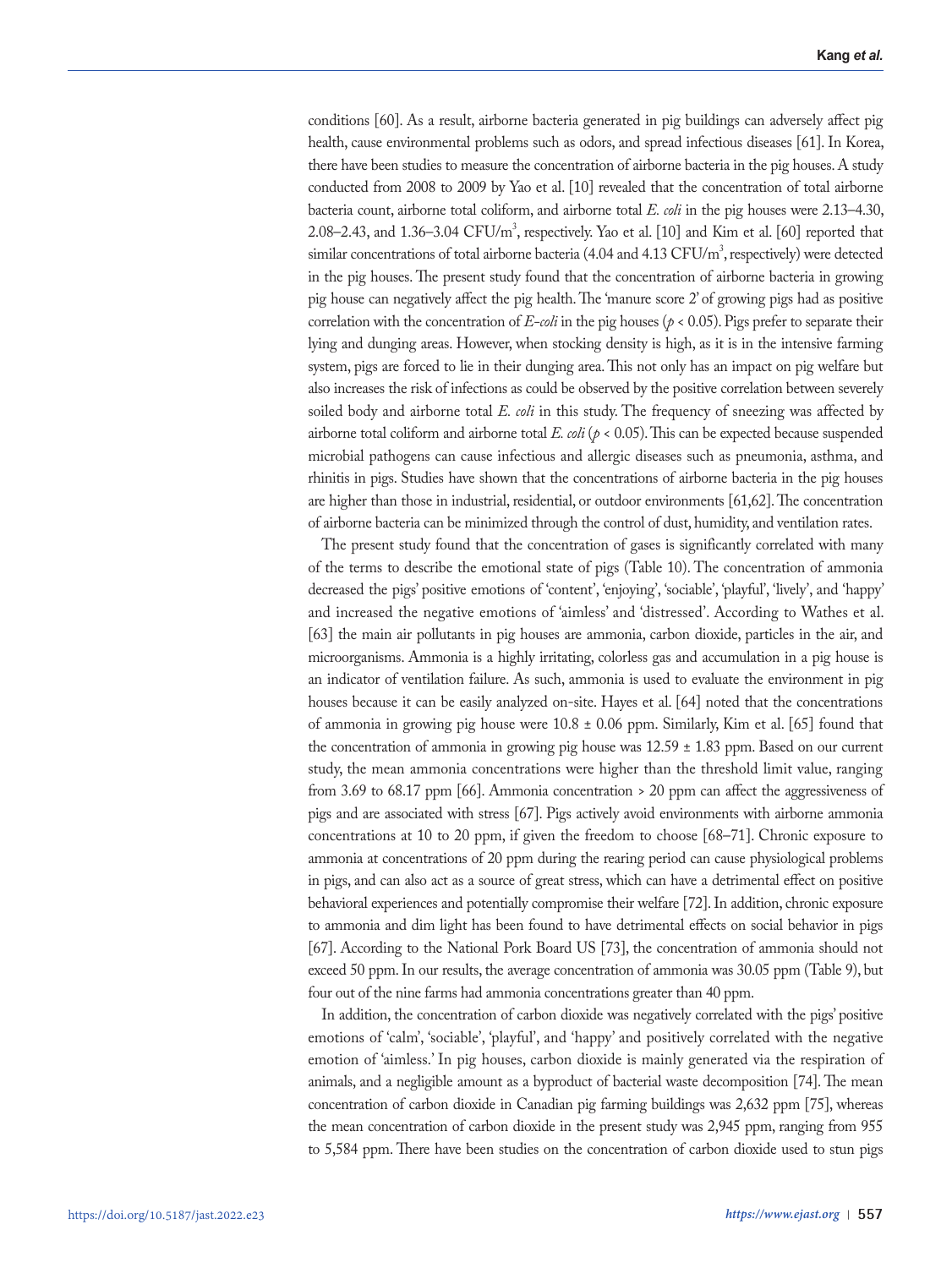in slaughterhouses, but there have been no studies on carbon dioxide and the emotional state of pigs so far. A high concentration of carbon dioxide proves that the pigs are intensively raised, and the ventilation is poor, which could result in negative behaviors and emotions in the pigs. The concentrations of ammonia and carbon dioxide in this study was high because the farmers did not provide ventilation in the pig houses. Duchaine et al. [76] compared the concentrations of ammonia and carbon dioxide in terms of seasonality, noting that winter concentrations were higher than summer concentrations.

To reduce civil complaints, the Ministry of Environment of the Korean government restricts the concentration of odors along the border of pig farms, with ammonia at 1.0 ppm and hydrogen sulfide at 0.02 ppm [77]. In the future, an animal welfare-oriented odor restriction system needs to be established as there are currently no such restrictions for the welfare of animals. To design a reasonable odor-regulating system, it will be very useful to have data on animals' behavioral response to the different concentrations of odor-producing gases, reflecting the emotional state of pigs. The criterion 'positive emotional state' can be improved if gas concentrations (CO<sub>2</sub>, NH<sub>3</sub>, H<sub>2</sub>) are managed.

Korea has a continental, temperate climate with four distinct seasons and is affected by the East Asian monsoon. Winter temperatures are higher along the southern coast and considerably lower in the mountainous interior. Summer is hot and humid, with temperatures exceeding 30℃ throughout the country. Because of the climate difference between summer and winter in Korea, the welfare of pigs should be evaluated in both seasons. However, since farmer did not allow visits during the summer due to poor farm conditions and concerns over disease outbreaks, the first limitation of this study is that it was only conducted in the winter. Secondly, at the time of the study, it was very difficult to acquire permission to assess pig farms because of an on-going foot-and-mouth disease outbreak. Therefore, we were only able to assess nine pig farms. The nine farms involved in this study do not necessarily represent the situation across all regions of Korea, but this study still provides useful insight into the welfare on pig farms in Korea and can serve as a foundation for future studies to improve farm animal welfare. The farms assessed in this study constitute the first pig farms to participate in an independently observed, animal-based welfare assessment study in Korea.

# **CONCLUSION**

None of the farms in this study were classified as 'excellent' or 'not classified' in Korea. The lowest scores among the 12 criteria in this study were related to 1) the criterion 'absence of pain induced by management procedures', and 2) the criteria 'positive emotional state' and 'expression of other behaviors'. To improve the criterion 'absence of pain induced by management procedures', legal restrictions on routine tail docking or the use of anesthetics during tail docking and castration are required. In addition, the score for the criterion 'absence of injuries' could be low even when tail docking is performed. Thus, environmental improvements such as decreasing the stocking density or providing enrichment are essential. Lastly, the criteria 'positive emotional state' and 'expression of other behaviors' can be improved by controlling air quality (concentration of  $CO_2$ , NH<sub>3</sub>, H<sub>2</sub>).

# **REFERENCES**

- 1. Fraser D. Science, values and animal welfare: exploring the 'inextricable connection'. Anim Welf. 1995;4:103-17.
- 2. Main DCJ, Kent JP, Wemelsfelder F, Ofner E, Tuyttens FAM. Applications for methods of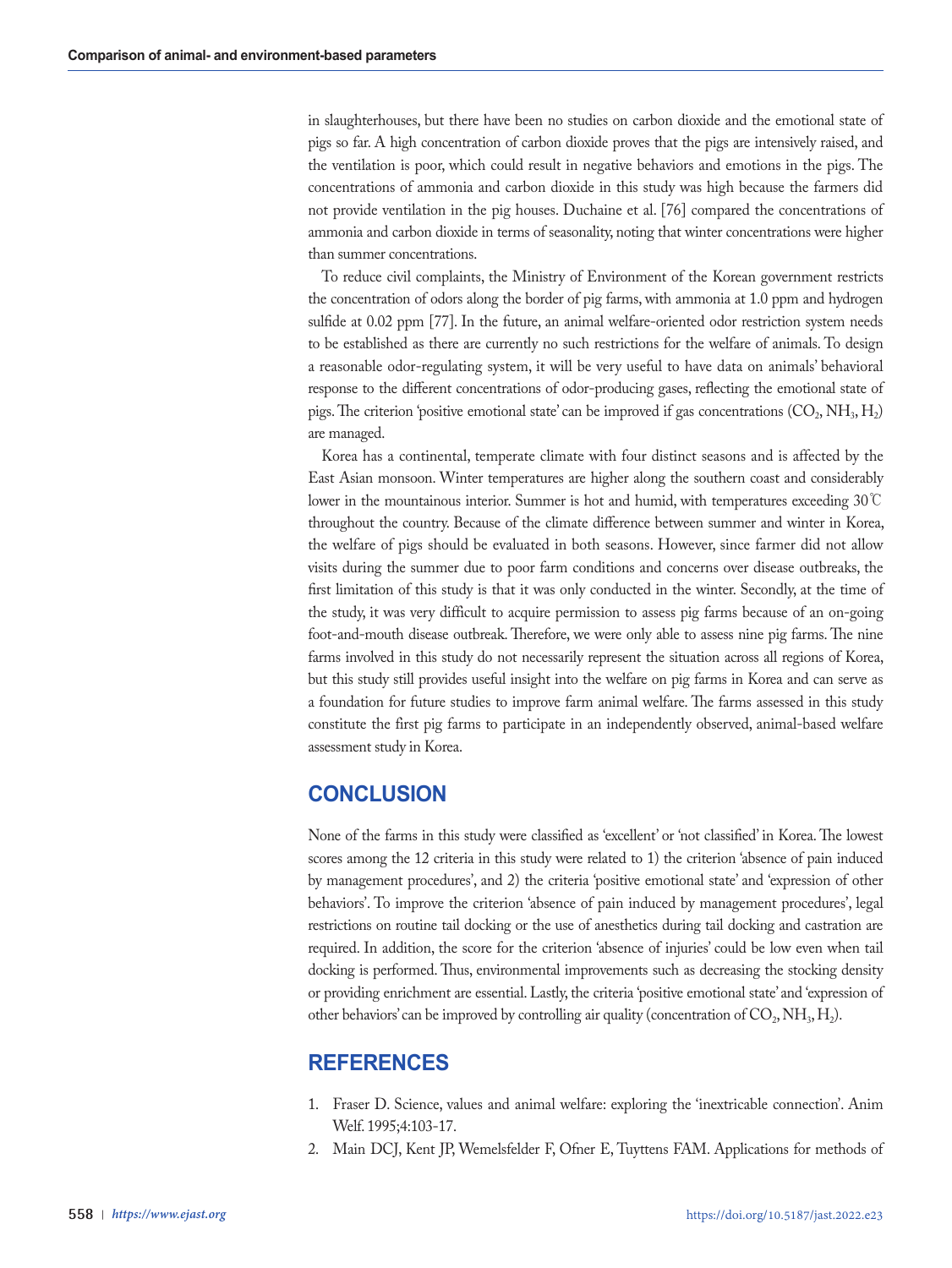on-farm welfare assessment. Anim Welf. 2003;12:523-8.

- 3. Johnsen PF, Johannesson T, Sandøe P. Assessment of farm animal welfare at herd level: many goals, many methods. Acta Agric Scand A Anim Sci. 2001;51:26-33. https://doi. org/10.1080/090647001316923027
- 4. Main DCJ, Whay HR, Leeb C, Webster AJF. Formal animal-based welfare assessment in UK certification schemes. Anim Welf. 2007;16:233-6.
- 5. Welfare Quality. Welfare Quality assessment protocol for pigs (sows and piglets, growing and finishing pigs) [Internet]. Welfare Quality Consortium. 2009 [cited 2021 Dec 18]. http:// www.welfarequalitynetwork.net/media/1018/pig\_protocol.pdf
- 6. Temple D. Animal welfare assessment on intensive and extensive pig farms [Ph.D. dissertation]. Bellaterra, Barcelona, Spain: Universitat Autònoma de Barcelona; 2012.
- 7. Hernandez A, Berg C, Westin R, Galina C. Seasonal differences in animal welfare assessment of family farming dual-purpose cattle raised under tropical conditions. Animals. 2018;8:125. https://doi.org/10.3390/ani8070125
- 8. Kirchner MK, Schulze Westerath H, Knierim U, Tessitore E, Cozzi G, Pfeiffer C, et al. Application of the Welfare Quality® assessment system on European beef bull farms. Animal. 2014;8:827-35. https://doi.org/10.1017/S1751731114000366
- 9. Renggaman A, Choi HL, Sudiarto SIA, Alasaarela L, Nam OS. Development of pig welfare assessment protocol integrating animal-, environment-, and management-based measures. J Anim Sci Technol. 2015;57:1. https://doi.org/10.1186/s40781-014-0034-0
- 10. Yao HQ, Choi HL, Lee JH, Suresh A, Zhu K. Effect of microclimate on particulate matter, airborne bacteria, and odorous compounds in swine nursery houses. J Anim Sci. 2010;88:3707- 14. https://doi.org/10.2527/jas.2009-2399
- 11. Lewandowski J. Mikroklimat w obiektach inwentarskich dla trzody chlewnej i bydła. Warszawa: IBMER; 1997.
- 12. Augustyńska-Prejsnar A, Ormian M. Ocena mikroklimatu w budynku dla loch w różnych porach roku. Problemy Inżynierii Rolniczej. 2012;2:95-101.
- 13. Cole D, Todd L, Wing S. Concentrated swine feeding operations and public health: a review of occupational and community health effects. Environ Health Perspect. 2000;108:685-99. https://doi.org/10.1289/ehp.00108685
- 14. Meyer-Hamme S, Lambertz C, Gauly M. Assessing the welfare level of intensive fattening pig farms in Germany with the Welfare Quality® protocol: does farm size matter? Anim Welf. 2018;27:275-86. https://doi.org/10.7120/09627286.27.3.275
- 15. Korean Statistical Information Service. The number of farms and the number of pigs by province and city/farm size [Internet]. 2013 [cited 2021 Dec 18]. https://kosis.kr/statisticsList/ statisticsListIndex.do?menuId=M\_01\_01&vwcd=MT\_ZTITLE&parmTabId=M\_01\_01&ou tLink=Y&entrType=#content-group
- 16. Livestock Policy Division. The requirements for permission and registration of livestock industry in the Enforcement Decree of the Livestock Industry Act (14). (Implementation March 25, 2021 / Presidential Decree No. 30974, August 26, 2020, partially amended) [Internet]. Ministry of Agriculture, Food and Rural Affairs. 2020 [cited 2021 Dec 18]. https:// law.go.kr/%EB%B2%95%EB%A0%B9/%EC%B6%95%EC%82%B0%EB%B2%95%20 %EC%8B%9C%ED%96%89%EB%A0%B9
- 17. Courboulay V, Foubert C. Testing different methods to evaluate pig welfare on farm. Anim Welf. 2007;16:193-6.
- 18. Wemelsfelder F. How animals communicate quality of life: the qualitative assessment of behavior. Anim Welf. 2007;16:25-31.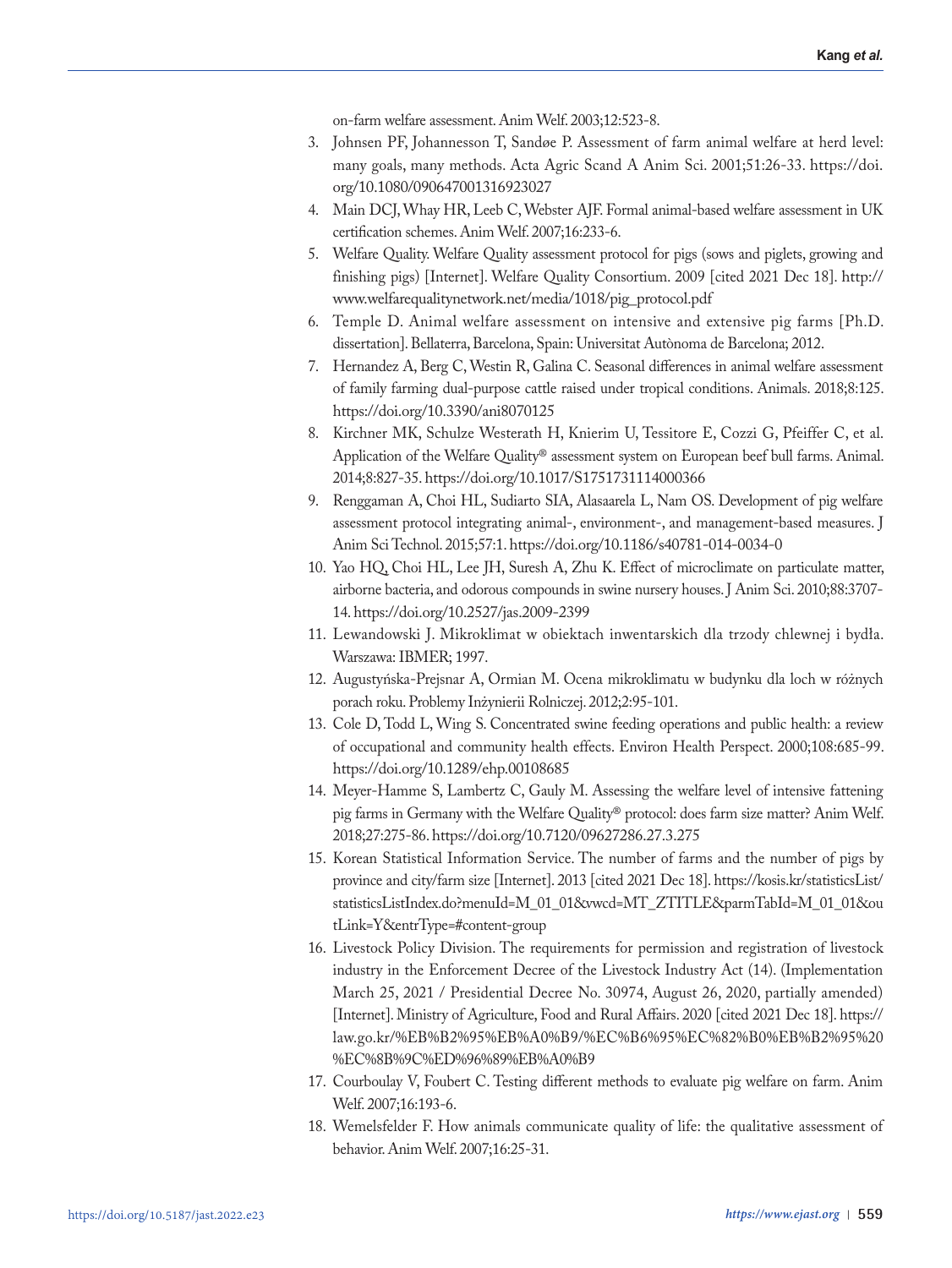- 19. Yao HQ, Choi HL, Zhu K, Lee JH. Key volatile organic compounds emitted from swine nursery house. Atmos Environ. 2011;45:2577-84. https://doi.org/10.1016/ j.atmosenv.2011.01.058
- 20. Temple D, Dalmau A, Ruiz de la Torre JL, Manteca X, Velarde A. Application of the Welfare Quality® protocol to assess growing pigs kept under intensive conditions in Spain. J Vet Behav. 2011;6:138-49. https://doi.org/10.1016/j.jveb.2010.10.003
- 21. Temple D, Courboulay V, Manteca X, Velarde A, Dalmau A. The welfare of growing pigs in five different production systems: assessment of feeding and housing. Animal. 2012;6:656-67. https://doi.org/10.1017/S1751731111001868
- 22. Meyer-Hamme SEK, Lambertz C, Gauly M. Does group size have an impact on welfare indicators in fattening pigs? Animal. 2016;10:142-9. https://doi.org/10.1017/ S1751731115001779
- 23. Smith WJ. A study of adventitious bursitis of the hock of the pig [Ph.D. dissertation]. Edinburgh, Scotland: The University of Edinburgh; 1993.
- 24. Mouttotou N, Green LE, Hatchell FM. Adventitious bursitis of the hock in finishing pigs: prevalence, distribution and association with floor type and foot lesions. Vet Rec. 1998;142:109- 14. https://doi.org/10.1136/vr.142.5.109
- 25. Mouttotou N, Hatchell FM, Green LE. Prevalence and risk factors associated with adventitious bursitis in live growing and finishing pigs in south-west England. Prev Vet Med. 1999;39:39-52. https://doi.org/10.1016/S0167-5877(98)00141-X
- 26. Marx D, Mertz R. Ethically chosen studies with early-weaned piglets during their raising in pens with different applications of straw. 1. The effects of different applications of straw and different floor conditions in areas of uniform size. Dtsch Tierarztl Wochenschr. 1989;96:20-6.
- 27. Ekkel ED, Spoolder HAM, Hulsegge I, Hopster H. Lying characteristics as determinants for space requirements in pigs. Appl Anim Behav Sci. 2003;80:19-30. https://doi.org/10.1016/ S0168-1591(02)00154-5
- 28. Courboulay V, Eugène A, Delarue E. Welfare assessment in 82 pig farms: effect of animal age and floor type on behaviour and injuries in fattening pigs. Anim Welf. 2009;18:515-21.
- 29. Gillman CE, Kilbride AL, Ossent P, Green LE. A cross-sectional study of the prevalence and associated risk factors for bursitis in weaner, grower and finisher pigs from 93 commercial farms in England. Prev Vet Med. Mar 17 2008;83(3-4):308-22. doi:10.1016/j.prevetmed.2007.09.001
- 30. Lyons CAP, Bruce JM, Fowler VR, English PR. A comparison of productivity and welfare of growing pigs in four intensive systems. Livest Prod Sci. 1995;43:265-74. https://doi. org/10.1016/0301-6226(95)00050-U
- 31. Velarde A, Geers R. On farm monitoring of pig welfare. Wageningen: Wageningen Academic; 2007.
- 32. Viñuela-Fernández I, Jones E, Welsh EM, Fleetwood-Walker SM. Pain mechanisms and their implication for the management of pain in farm and companion animals. Vet J. 2007;174:227- 39. https://doi.org/10.1016/j.tvjl.2007.02.002
- 33. Temple D, Manteca X, Velarde A, Dalmau A. Assessment of animal welfare through behavioural parameters in Iberian pigs in intensive and extensive conditions. Appl Anim Behav Sci. 2011;131:29-39. https://doi.org/10.1016/j.applanim.2011.01.013
- 34. Duncan IJ, Petherick JC. The implications of cognitive processes for animal welfare. J Anim Sci. 1991;69:5017-22. https://doi.org/10.2527/1991.69125017x
- 35. Petersen V, Simonsen HB, Lawson LG. The effect of environmental stimulation on the development of behaviour in pigs. Appl Anim Behav Sci. 1995;45:215-24. https://doi. org/10.1016/0168-1591(95)00631-2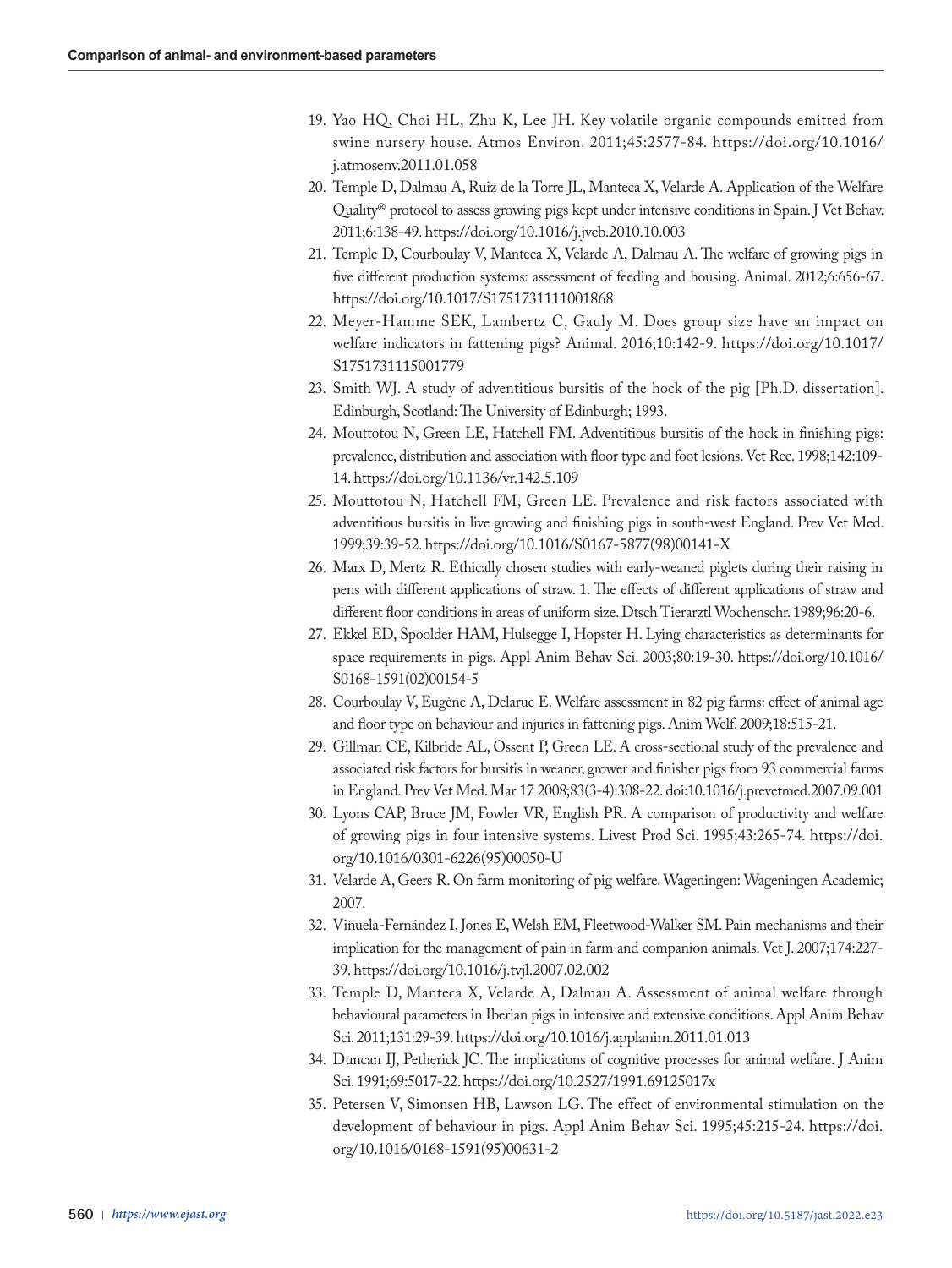- 36. Van Putten G. Ever been close to a nosey pig? Appl Anim Ethol. 1979;5:298. https://doi. org/10.1016/0304-3762(79)90076-2
- 37. Feddes JJR, Fraser D, Buckley DJ, Poirier P. Electronic sensing of non-destructive chewing by growing pigs. Trans ASAE. 1993;36:955-8. https://doi.org/10.13031/2013.28421
- 38. Van Putten G, Dammers J. A comparative study of the well-being of piglets reared conventionally and in cages. Appl Anim Ethol. 1976;2:339-56. https://doi.org/10.1016/0304- 3762(76)90067-576
- 39. Fraser AF, Broom DM. Farm animal behaviour and welfare. 3rd ed. London: Baillière Tindall; 1990.
- 40. Moinard C, Mendl M, Nicol CJ, Green LE. A case control study of on-farm risk factors for tail biting in pigs. Appl Anim Behav Sci. 2003;81:333-55. https://doi.org/10.1016/S0168- 1591(02)00276-9
- 41. Battini M, Agostini A, Mattiello S. Understanding cows' emotions on farm: are eye white and ear posture reliable indicators? Animals. 2019;9:477. https://doi.org/10.3390/ani9080477
- 42. Duncan IJH, Wood-Gush DGM. Frustration and aggression in the domestic fowl. Anim Behav. 1971;19:500-4. https://doi.org/10.1016/S0003-3472(71)80104-5
- 43. Marchant-Forde JN. The welfare of pigs. Dordrecht: Springer; 2009.
- 44. Baxter S. Intensive pig production: environmental management and design. London: Granada Technical Books; 1984.
- 45. Waiblinger S, Boivin X, Pedersen V, Tosi MV, Janczak AM, Visser EK, et al. Assessing the human–animal relationship in farmed species: a critical review. Appl Anim Behav Sci. 2006;101:185-242. https://doi.org/10.1016/j.applanim.2006.02.001
- 46. Hemsworth PH, Barnett JL, Coleman GJ. The human-animal relationship in agriculture and its consequences for the animal. Anim Welf. 1993;2:33-51.
- 47. de Passillé AM, Rushen J. Can we measure human–animal interactions in on-farm animal welfare assessment?: some unresolved issues. Appl Anim Behav Sci. 2005;92:193-209. https:// doi.org/10.1016/j.applanim.2005.05.006
- 48. Rutherford KMD, Donald RD, Lawrence AB, Wemelsfelder F. Qualitative Behavioural Assessment of emotionality in pigs. Appl Anim Behav Sci. 2012;139:218-24. https://doi. org/10.1016/j.applanim.2012.04.004
- 49. Wemelsfelder F, Millard F, De Rosa G, Napolitano F. Qualitative behaviour assessment. In: Forkman B, Keeling L, editors. Assessment of animal welfare measures for sows, piglets and fattening pigs. Lelystad: Welfare Quality; 2009. p. 215-25.
- 50. Wemelsfelder F, Haskell M, Mendl MT, Calvert S, Lawrence AB. Diversity of behaviour during novel object tests is reduced in pigs housed in substrate-impoverished conditions. Anim Behav. 2000;60:385-94. https://doi.org/10.1006/anbe.2000.1466
- 51. Moines D. Swine care handbook. Des Moines, IA: National Pork Board; 2002.
- 52. Cargill C, Byrt D. The effect of environmental temperature on the development of elements of intestinal immunity in pigs. In: Proceedings of the 8th International Symposium on Enteric Infections and their Control; 1983; Perth, WA.
- 53. Le Dividich J. Effects of environmental temperature on the growth rates of early-weaned piglets. Livest Prod Sci. 1981;8:75-86. https://doi.org/10.1016/0301-6226(81)90032-4
- 54. Scheepens CJM, Tielen MJM, Hessing MJC. Influence of daily intermittent draught on the health status of weaned pigs. Livest Prod Sci. 1991;29:241-54. https://doi.org/10.1016/0301- 6226(91)90069-3
- 55. Cameron R. Diseases of the skin. In: Straw BE, Zimmerman JJ, D'Allaire S, Taylor DJ. Diseases of swine. 9th ed. Iowa: Wiley-Blackwell; 2006.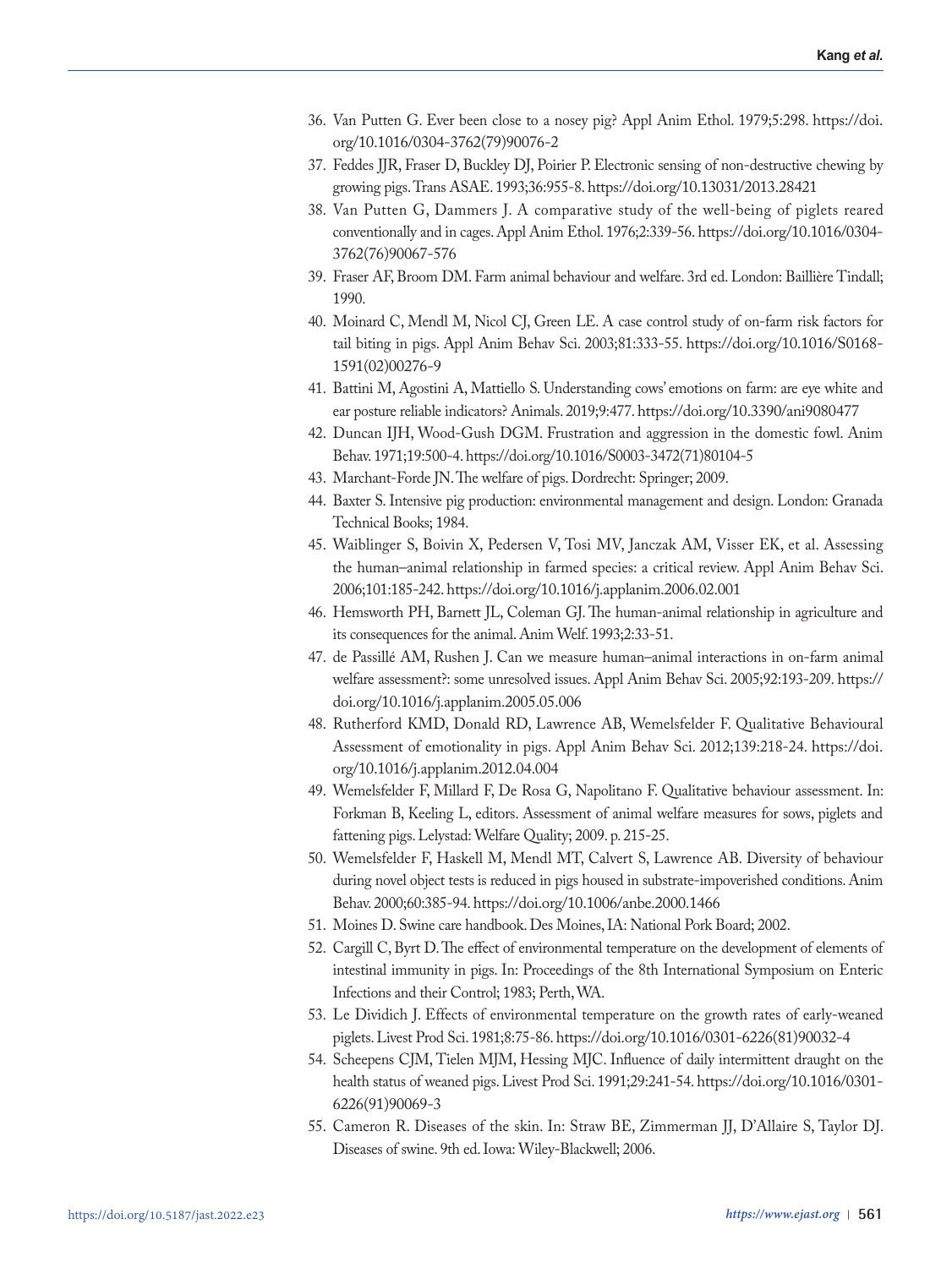- 56. Morrow-Tesch JL, McGlone JJ, Salak-Johnson JL. Heat and social stress effects on pig immune measures. J Anim Sci. 1994;72:2599-609. https://doi.org/10.2527/1994.72102599x
- 57. Paynter S. Humidity and respiratory virus transmission in tropical and temperate settings. Epidemiol Infect. 2015;143:1110-8. https://doi.org/10.1017/S0950268814002702
- 58. Boyle L, Quinn A, Calderon Diaz JA. Lameness in pigs. In: Pig Farmers' Conference 2013; 2013; Ireland. p. 47-50.
- 59. Vitali M, Santolini E, Bovo M, Tassinari P, Torreggiani D, Trevisi P. Behavior and welfare of undocked heavy pigs raised in buildings with different ventilation systems. Animals. 2021;11:2338. https://doi.org/10.3390/ani11082338
- 60. Kim KY, Ko HJ, Kim HT, Kim CN, Kim YS. Assessment of airborne bacteria and fungi in pig buildings in Korea. Biosyst Eng. 2008;99:565-72. https://doi.org/10.1016/ j.biosystemseng.2007.12.006
- 61. Clark S, Rylander R, Larsson L. Airborne bacteria, endotoxin and fungi in dust in poultry and swine confinement buildings. Am Ind Hyg Assoc J. 1983;44:537-41. https://doi. org/10.1080/15298668391405265
- 62. Griffiths WD, DeCosemo GAL. The assessment of bioaerosols: a critical review. J Aerosol Sci. 1994;25:1425-58. https://doi.org/10.1016/0021-8502(94)90218-6
- 63. Wathes CM, Phillips VR, Holden MR, Sneath RW, Short JL, White RPP, et al. Emissions of aerial pollutants in livestock buildings in Northern Europe: overview of a multinational project. J Agric Eng Res. 1998;70:3-9. https://doi.org/10.1006/jaer.1998.0278
- 64. Hayes ET, Curran TP, Dodd VA. Odour and ammonia emissions from intensive pig units in Ireland. Bioresour Technol. 2006;97:940-8. https://doi.org/10.1016/j.biortech.2005.04.023
- 65. Kim KY, Ko HJ, Lee KJ, Park JB, Kim CN. Temporal and spatial distributions of aerial contaminants in an enclosed pig building in winter. Environ Res. 2005;99:150-7. https://doi. org/10.1016/j.envres.2004.10.004
- 66. ACGIH [American Conference of Governmental Industrial Hygienists]. TLVs and BEIs: Threshold limit values for chemical substances and physical agents and biological exposure indices. Cincinnati, OH: American Conference of Governmental Industrial Hygienists; 1999. Report No.: 2883.
- 67. Parker MO, O'Connor EA, McLeman MA, Demmers TGM, Lowe JC, Owen RC, et al. The impact of chronic environmental stressors on growing pigs, Sus scrofa (part 2): social behaviour. Animal. 2010;4:1910-21. https://doi.org/10.1017/S1751731110001084
- 68. Jones JB, Wathes CM, Webster AJF. Operant responses of pigs to atmospheric ammonia. Appl Anim Behav Sci. 1998;58:35-47. https://doi.org/10.1016/S0168-1591(97)00130-5
- 69. Jones JB, Webster AJF, Wathes CM. Trade-off between ammonia exposure and thermal comfort in pigs and the influence of social contact. Anim Sci. 1999;68:387-98. https://doi. org/10.1017/S1357729800050384
- 70. Wathes CM, Jones JB, Kristensen HH, Jones EKM, Webster AJF. Aversion of pigs and domestic fowl to atmospheric ammonia. Trans ASAE. 2002;45:1605-10. https://doi. org/10.13031/2013.11067
- 71. Smith JH, Wathes CM, Baldwin BA. The preference of pigs for fresh air over ammoniated air. Appl Anim Behav Sci. 1996;49:417-24. https://doi.org/10.1016/0168-1591(96)01048-9
- 72. O'Connor EA, Parker MO, McLeman MA, Demmers TG, Lowe JC, Cui L, et al. The impact of chronic environmental stressors on growing pigs, Sus scrofa (part 1): stress physiology, production and play behaviour. Animal. 2010;4:1899-909. https://doi.org/10.1017/ S1751731110001072
- 73. Moines D. Swine welfare assurance program: a program of America's pork producers. Clive,